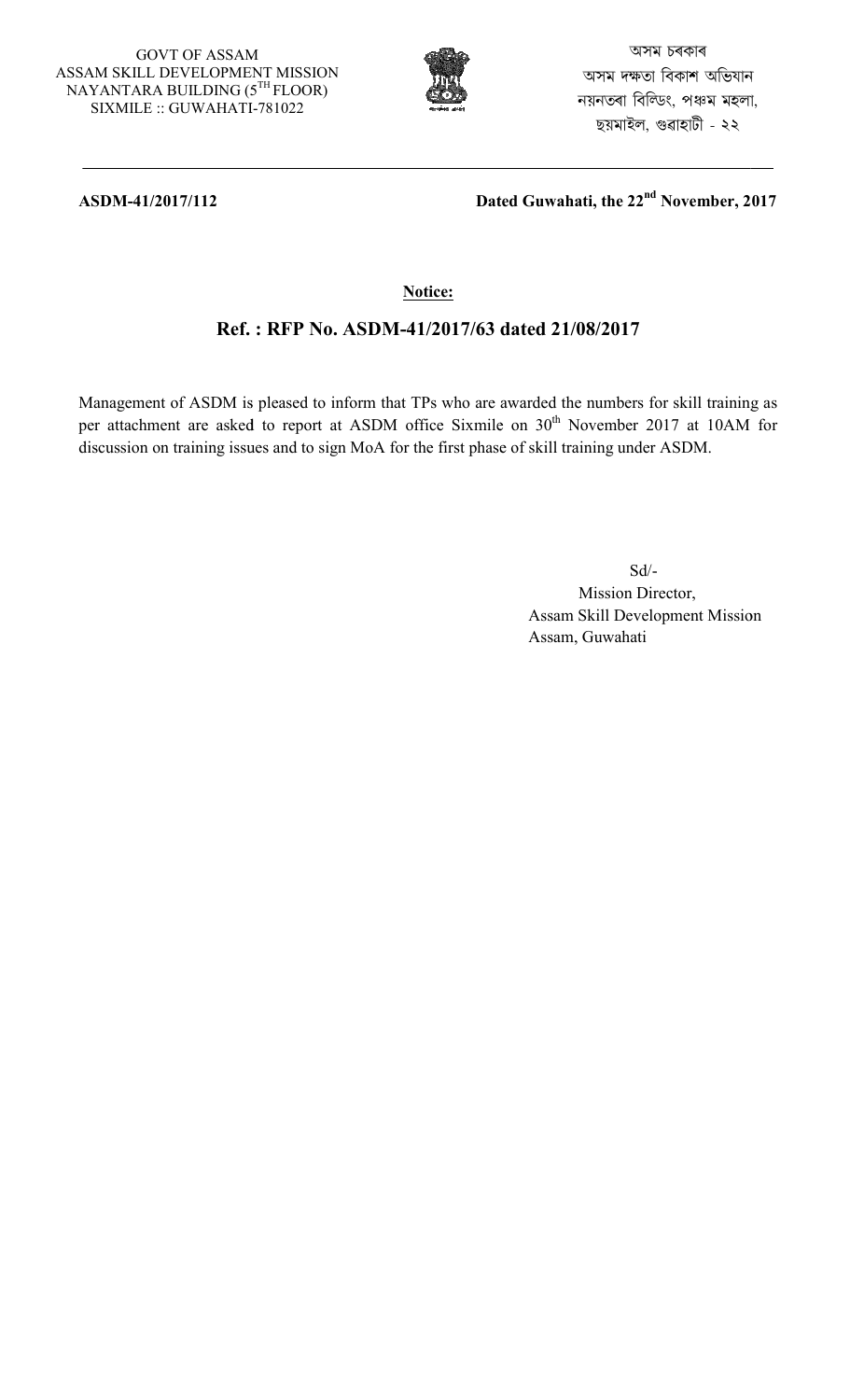# **Centre Ready to start training for financial year 2017-18**

# **Ref. : RFP No. ASDM-41/2017/63 dated 21/08/2017**

| SN | District  | <b>Block</b>                      | TP Name                                                                        | TP Address                                                                                                                                            | Job Role Name                                 | Sector                                 | QP Code   | <b>NSQF</b>    | Cat.         | Allotment |
|----|-----------|-----------------------------------|--------------------------------------------------------------------------------|-------------------------------------------------------------------------------------------------------------------------------------------------------|-----------------------------------------------|----------------------------------------|-----------|----------------|--------------|-----------|
|    | 1 Baksa   | Mushalpur                         |                                                                                | Indianeers Media Pvt. Ltd Vill-Mushalpur AMBARI PO and PS-Mushalpur Along side<br>DFO Office Mushalpur.Uttar Baksa 781372                             | General Duty                                  | Healthcare                             | HSS/Q5101 | $\overline{4}$ | II           | 60        |
|    | 2         | Tamulpur                          |                                                                                | VALEUR FABTEX PVT, LTD Asha Darshan Trust, PO-Kumarikata, BTAD, 781367                                                                                | Self Employed Tailor                          | Apparel, Made-Ups<br>& Home Furnishing | AMH/Q1947 | $\overline{4}$ | $\bf{I}$     | 60        |
|    | 3 Barpeta | Bajali                            | Indianeers Media Pvt. Ltd                                                      | Ranjan Kr. Medhi, 839908184, Uttar Bajali, ward no. 1,<br>Krishna Nagar, Pathshala, Pin: 781325                                                       | Meet & Greet officer                          | Tourism &<br>Hospitality               | THC/Q4205 | $\overline{4}$ | Ш            | 60        |
|    |           |                                   | <b>SSM EDUCATION PVT</b><br><b>LTD</b>                                         | Ratan Ch Malakar, Phone-8724858047, Dr. Kashab Bhawan,<br>Above Indian Overseas Bank, Pin-781325                                                      | Retail Trainee Associate                      | Retail                                 | RAS/Q0103 | 3              | $_{\rm II}$  | 50        |
| .5 |           | Barpeta                           | <b>BASIX ACADEMY FOR</b><br><b>BUILDING LIFELONG</b><br><b>EMPLOYABITY LTD</b> | B-ABLE, Barpeta, Block- Barpeata, Dist. Barpeta, Ishwar<br>Vaishnav, Mob: +91-9954991859                                                              | Domestic Data Entry Operator                  | IT-ITES                                | SSC/Q2212 | $\overline{4}$ | $_{\rm II}$  | 30        |
|    | 6         |                                   | M.S.E-Solutions Pvt.Ltd.                                                       | Ms Academy, 2nd Floor, Amir Complex, Vill- Bhoukmari, PO<br>& PS- Kayakuchi, 781352, phn 7002277449                                                   | Field Technician - Computing &<br>Peripherals | Electronics &<br>Hardware              | ELE/Q4601 | $\overline{4}$ | $\mathbf{I}$ | 40        |
|    |           |                                   |                                                                                |                                                                                                                                                       | Makeup Artist                                 | Media &<br>Entertainment               | MES/Q1801 | $\overline{4}$ | $_{\rm II}$  | 40        |
|    | 8         | Barpeta<br><b>Municipal Board</b> | Asian Mission Institute                                                        | Abdul Kaddus, Phone-9435097024, Gandhi Nagar, Near<br>Public Bus Stand, Barpeta Town, Pin-781301                                                      | Domestic Data Entry Operator                  | IT-ITES                                | SSC/Q2212 | $\overline{4}$ | II           | 60        |
| 9  |           |                                   |                                                                                |                                                                                                                                                       | General Duty                                  | Healthcare                             | HSS/Q5101 | $\overline{4}$ | II           | 60        |
| 10 |           | Bhabanipur                        |                                                                                | S Sikdar, Phone-8472019107, Bhabanipur, Anchalik College<br>Campus, Pin-781301                                                                        | Assistant Beauty Therapist                    | Beauty & Wellness                      | BWS/Q0101 | 3              | II           | 60        |
| 11 |           |                                   |                                                                                |                                                                                                                                                       | Domestic Data Entry Operator                  | IT-ITES                                | SSC/Q2212 | $\overline{4}$ | $_{\rm II}$  | 60        |
| 12 |           | Chakchaka,<br>Sorbhog             | <b>JAZZY</b>                                                                   | Ward No. 3, Sorbhog Town, PO & PS Sorbhog, Barpeta-<br>781317 Nirmal Das - 9613754500/ 9706687559                                                     | Medical Sales Representative                  | Life Sciences                          | LFS/Q0401 | 4              | II           | 60        |
| 13 |           |                                   |                                                                                |                                                                                                                                                       | Retail Sales Associate                        | Retail                                 | RAS/Q0104 | $\overline{4}$ | II           | 120       |
| 14 |           | Chenga                            | <b>TECH</b>                                                                    | NORTH EASTERN COMPU- Sanjay Ali Talukdar, Phone-8876848023, Chenga, Tarabari,<br>Pin-781305                                                           | Self Employed Tailor                          | Apparel, Made-Ups<br>& Home Furnishing | AMH/Q1947 | $\overline{4}$ | $\mathbf{I}$ | 60        |
| 15 |           | <b>GOBARDHANA</b>                 |                                                                                | Indianeers Media Pvt. Ltd MadanPandit, 8876855491, Village Barpeta Road Town,<br>Ward No. 6, Near Tourist Lodge, PO + PS Barpeta Road,<br>Pin: 781315 | Domestic Data Entry Operator                  | IT-ITES                                | SSC/Q2212 | $\overline{4}$ | $_{\rm II}$  | 50        |
| 16 |           | Rupshi                            | Pawan and Co.                                                                  | Kalgachia, Near Nabajyoti College, PIN -781319Ranjit<br>Gogoi -9854004531                                                                             | Domestic Data Entry Operator                  | IT-ITES                                | SSC/Q2212 | $\overline{4}$ | II           | 60        |
| 17 |           |                                   | Thredz IT                                                                      | VILL-KHATARTARY, P.O-BONGHUGI, P.S-KALGACHIA, Pin:<br>781321, SK RAHIMAN, 7670013278                                                                  | Domestic Data Entry Operator                  | IT-ITES                                | SSC/Q2212 | $\overline{4}$ | II           | 50        |
| 18 |           |                                   |                                                                                |                                                                                                                                                       | Self Employed Tailor                          | Apparel, Made-Ups<br>& Home Furnishing | AMH/Q1947 | $\overline{4}$ | $\mathbf{I}$ | 50        |
| 19 |           | Sarukhetri                        |                                                                                | VALEUR FABTEX PVT. LTD Sarthebari, Borpeta, pin- 781307, phn- 8486006675                                                                              | Domestic Data Entry Operator                  | IT-ITES                                | SSC/Q2212 | $\overline{4}$ | $_{\rm II}$  | 30        |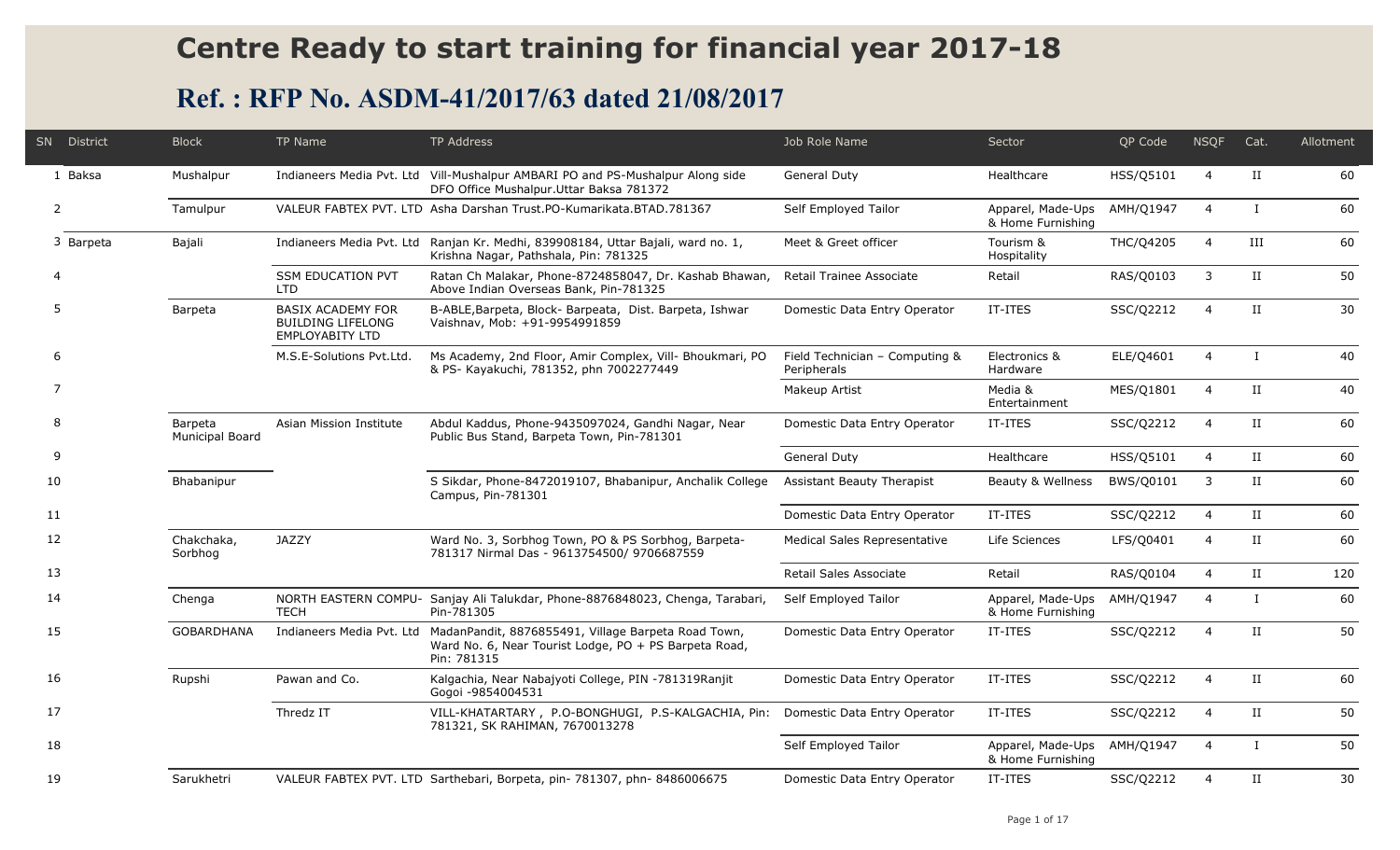|    | SN District   | <b>Block</b> | TP Name                                                | TP Address                                                                                                                                                 | Job Role Name                                     | Sector                                 | OP Code   | <b>NSQF</b>    | Cat.         | Allotment |
|----|---------------|--------------|--------------------------------------------------------|------------------------------------------------------------------------------------------------------------------------------------------------------------|---------------------------------------------------|----------------------------------------|-----------|----------------|--------------|-----------|
|    | 20 Barpeta    | Sarukhetri   |                                                        | VALEUR FABTEX PVT. LTD Sarthebari, Borpeta, pin- 781307, phn- 8486006675                                                                                   | Self Employed Tailor                              | Apparel, Made-Ups<br>& Home Furnishing | AMH/Q1947 | $\overline{4}$ | $\bf{I}$     | 60        |
|    | 21 Biswanath  | Biswanath    | Icon Academy of<br>Professional Study                  | IAPS, Kohinoor Complex, Biswanath College Road,<br>Biswanath Chariali Tilak Deka - 9401298958                                                              | Domestic Data Entry Operator                      | IT-ITES                                | SSC/Q2212 | $\overline{4}$ | $_{\rm II}$  | 30        |
| 22 |               | Chariduar    | Amulett Educational<br>Services Pvt Ltd                | H/no. 340, Near Bishnu Mandir, Vill- Holanagaon, Po-<br>Gohpur, Pin- 784168, phn- 8811025790                                                               | <b>Beauty Therapist</b>                           | Beauty & Wellness                      | BWS/Q0102 | $\overline{4}$ | II           | 60        |
| 23 |               | NO.          | <b>JAZZY</b>                                           | Vill Rangamuri, PO Pabhoi, Biswanath Chariali - 784174                                                                                                     | Domestic Data Entry Operator                      | IT-ITES                                | SSC/Q2212 | $\overline{4}$ | $_{\rm II}$  | 120       |
|    |               |              |                                                        | Bhrigu Kumar Borah - 8876165934                                                                                                                            |                                                   |                                        |           |                |              |           |
| 24 |               |              |                                                        |                                                                                                                                                            | Gardener                                          | Agriculture                            | AGR/Q0801 | 4              | II           | 80        |
|    | 25 Bongaigaon | Dangtol      | PENTACLE SYSTEMS PVT<br><b>LTD</b>                     | Sulochana Bhawan, Natun Bazar, BOC Gate, North<br>Bongaigaon, P.O. Bongaigaon Block Name: Dangtol                                                          | <b>Beauty Therapist</b>                           | Beauty & Wellness                      | BWS/Q0102 | $\overline{4}$ | $_{\rm II}$  | 60        |
|    |               |              |                                                        | District: Bongaigaon Pin - 783380                                                                                                                          |                                                   |                                        |           |                |              |           |
|    | 26 Cachar     | Block 2      | Indianeers Media Pvt. Ltd                              | Ram Nagar, Tarapur, Opp. ISBT, NH-37, PO- Khelma, Cachar Hair Stylist                                                                                      |                                                   | Beauty & Wellness                      | BWS/Q0202 | $\overline{4}$ | II           | 60        |
| 27 |               | Kalain       |                                                        | Bureenga GP, Teem Gouri, Bangarpar, Kalain Silchar Road,<br>Cachar                                                                                         | Stitcher (Goods & Garments)                       | Leather                                | LSS/Q5501 | $\overline{4}$ | $\bf{I}$     | 60        |
| 28 |               | Lakhipur     | H.P. Institute of<br>Insurance                         | SKDC Centre, ATEWB Land, P.O. Binnakandi, Near Tea<br>Welfare Board, PIN -788126                                                                           | Gardener                                          | Agriculture                            | AGR/Q0801 | $\overline{4}$ | $_{\rm II}$  | 60        |
| 29 |               |              |                                                        |                                                                                                                                                            | Self Employed Tailor                              | Apparel, Made-Ups<br>& Home Furnishing | AMH/Q1947 | $\overline{4}$ | $\bf{I}$     | 60        |
| 30 |               | Silchar      | Foundation of Modern<br>Studies and Social<br>Welfare  | Azad Hind Road, Ambicapatty, Silchar, Pin: 788007                                                                                                          | Domestic Data Entry Operator                      | IT-ITES                                | SSC/Q2212 | $\overline{4}$ | $_{\rm II}$  | 60        |
| 31 |               |              |                                                        |                                                                                                                                                            | Medical Sales Representative                      | Life Sciences                          | LFS/Q0401 | $\overline{4}$ | $_{\rm II}$  | 50        |
| 32 |               |              |                                                        |                                                                                                                                                            | Retail Sales Associate                            | Retail                                 | RAS/Q0104 | $\overline{4}$ | II           | 30        |
| 33 |               |              | Indianeers Media Pvt. Ltd                              | Mouza Tarapur part 3, Pargana Barakpar, Tarapur Ram<br>nagar GP, Near Reliance Petrol Pump, Pin-788003                                                     | Gardener                                          | Agriculture                            | AGR/Q0801 | $\overline{4}$ | $_{\rm II}$  | 40        |
| 34 |               |              | NATIONAL INSTITUTE<br>OF PROFESSINAL<br><b>STUDIES</b> | Sankar Das, Phone-7086055999/84, National Institute of<br>Professional Studies, Ward No. 26, Ashram Road,<br>Trinayanee Electrical Engineering, Pin-788007 | Domestic Data Entry Operator                      | IT-ITES                                | SSC/Q2212 | $\overline{4}$ | $_{\rm II}$  | 60        |
| 35 |               |              | PENTACLE SYSTEMS PVT<br><b>LTD</b>                     | 3rd Floor, "Rajendra Bhawan", Sonai Road, Rangirkhari<br>Point, Silchar, Cachar, Pin: 788005                                                               | Self Employed Tailor                              | Apparel, Made-Ups<br>& Home Furnishing | AMH/Q1947 | $\overline{4}$ | $\mathbf{I}$ | 50        |
| 36 |               |              | SWATIRTHA Charitable<br>Trust                          | MAHIBUR RH. MAZUMDER, H.K.D. ROAD, SILCHAR,<br>SILCHAR, Pin: 788015, RUMPA MALIK,<br>Phone: +919650744468                                                  | DTH Set-Top-Box Installer &<br>Service Technician | Electronics &<br>Hardware              | ELE/Q8101 | 4              | $\mathbf{I}$ | 40        |
| 37 |               |              |                                                        |                                                                                                                                                            | LED Repair Technician                             | Electronics &<br>Hardware              | ELE/Q9302 | $\overline{4}$ | $\bf{I}$     | 40        |
| 38 |               | Silchar-1    |                                                        | Indianeers Media Pvt. Ltd SONAI ROAD, HOUSE NO. 772, WARD NO.16, Near TATA<br>Motors, Silchar, Pin: 788006                                                 | Self Employed Tailor                              | Apparel, Made-Ups<br>& Home Furnishing | AMH/Q1947 | $\overline{4}$ | $\bf{I}$     | 60        |
| 39 |               | Sonai        | Pacific Institute of<br>Technology &<br>Management     | Samiul Islam Choudhury, Phone-9435315668, Sonai Road,<br>Uttarkrishnapur, Near Sunbeam Gas Agency, Pin-788006                                              | Domestic Data Entry Operator                      | IT-ITES                                | SSC/Q2212 | $\overline{4}$ | II           | 60        |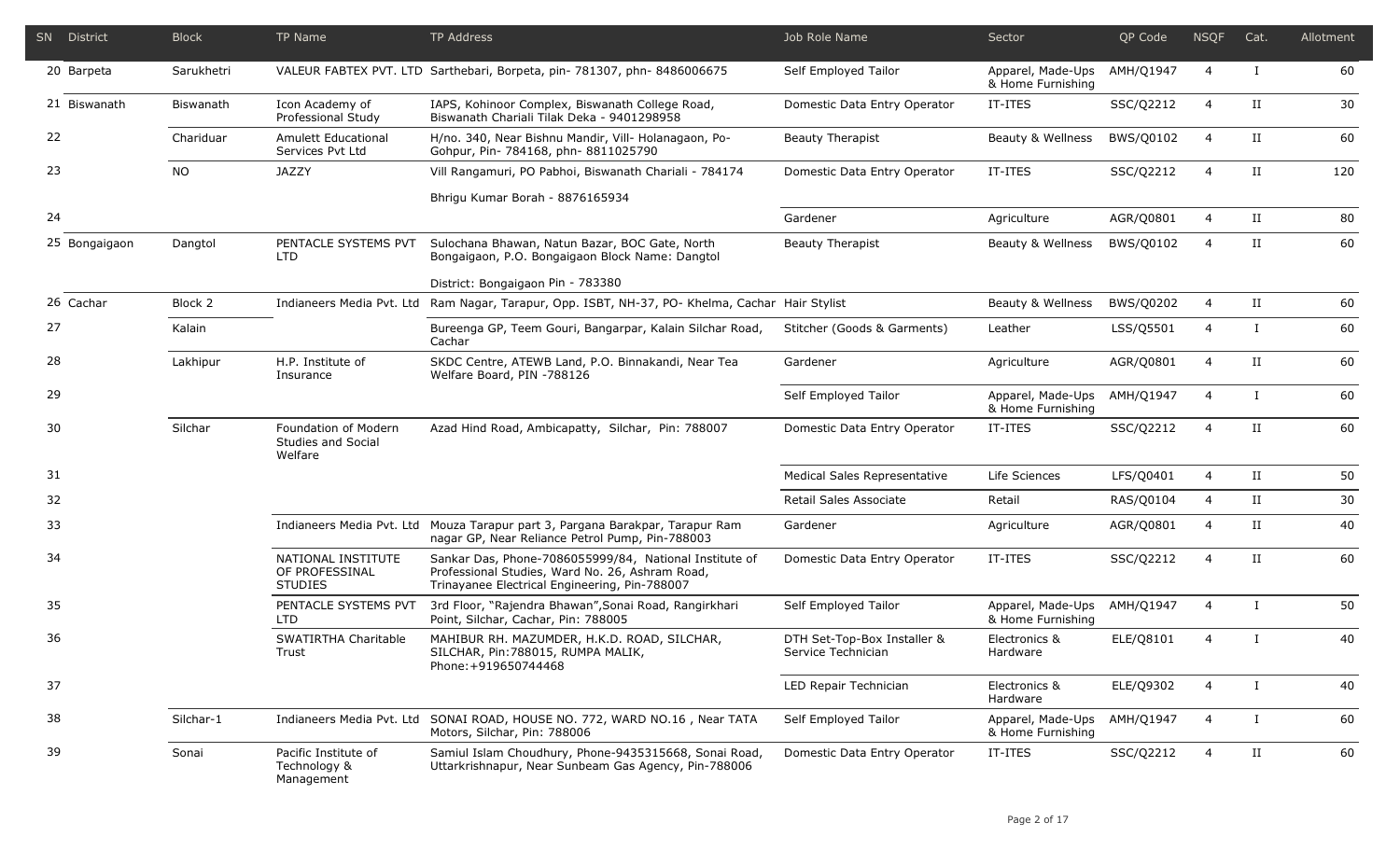|    | SN District  | <b>Block</b>        | <b>TP Name</b>                                     | <b>TP Address</b>                                                                                                                                            | Job Role Name                                 | Sector                                           | QP Code   | <b>NSQF</b>    | Cat.         | Allotment |
|----|--------------|---------------------|----------------------------------------------------|--------------------------------------------------------------------------------------------------------------------------------------------------------------|-----------------------------------------------|--------------------------------------------------|-----------|----------------|--------------|-----------|
|    | 40 Cachar    | Sonai               | Pacific Institute of<br>Technology &<br>Management | Samiul Islam Choudhury, Phone-9435315668, Sonai Road,<br>Uttarkrishnapur, Near Sunbeam Gas Agency, Pin-788006                                                | Self Employed Tailor                          | Apparel, Made-Ups<br>& Home Furnishing           | AMH/Q1947 | $\overline{4}$ | $\mathbf{I}$ | 60        |
| 41 |              | Udharbond           | AIM OF PEOPLE                                      | Durganagar part - IV, Six Mile, Opp. Petrol Pump,<br>Uddharbond, Pin-788030                                                                                  | Domestic Data Entry Operator                  | IT-ITES                                          | SSC/Q2212 | 4              | $_{\rm II}$  | 60        |
| 42 |              |                     | H.P. Institute of<br>Insurance                     | Vill. Khaspur, P.O. Salganga, Airport Road Silchar, Silchar,<br>PIN - 788031                                                                                 | Gardener                                      | Agriculture                                      | AGR/Q0801 | 4              | $_{\rm II}$  | 50        |
| 43 |              |                     |                                                    |                                                                                                                                                              | Self Employed Tailor                          | Apparel, Made-Ups AMH/Q1947<br>& Home Furnishing |           | $\overline{4}$ | $\mathsf{I}$ | 60        |
| 44 |              |                     | <b>JAZZY</b>                                       | Durga Nagar Pt IV, Sixth Mile, Airport Road, SilcharBiplab<br>Roy - 9957156459                                                                               | Sewing Machine Operator                       | Apparel, Made-Ups AMH/Q0301<br>& Home Furnishing |           | $\overline{4}$ | $\mathbf{I}$ | 120       |
|    | 45 Charaideo | Abhayapur           | FUTURE SHAPE SOCIAL<br>EDUCATIONAL SOCIETY         | G.S. Kaushal Bikash Kendra Kendra, Tiok Rajabari, Sonari,<br>Ward No. 15Pin: 785690, Ph No: 9435227608                                                       | Hair Stylist                                  | Beauty & Wellness                                | BWS/Q0202 | 4              | $_{\rm II}$  | 60        |
| 46 |              | Sonari              | <b>ROOMAN</b>                                      | Rooman technologies Sonari, Po & PS-- Sonari, Ward no. 4,<br>TECHNOLOGIES PVT. LTD Pin - 785690, Phn 9854481559                                              | Field Technician - Computing &<br>Peripherals | Electronics &<br>Hardware                        | ELE/Q4601 | $\overline{4}$ | $\mathbf{I}$ | 50        |
|    | 47 Darrang   | Bechimari           | <b>WENS LINK</b>                                   | WENS LINK-Bechimari Alhaj Commercial Complex 1st<br>Floor, Near AGV Bank, P.O.-Bechimari, N.H.-15, Block Name:-<br>Bechimari Disrict, Darrang, Pin: - 784514 | Customer Care Executive (Call<br>Centre)      | Telecom                                          | TEL/Q0100 | $\overline{4}$ | $\rm II$     | 60        |
| 48 |              | Mangaldoi           | IQBri Telecom Private<br>Limited                   | Mangaldai Ward no.2., Near Kharupetia Bus stand, Pin:<br>784125, Sohail Abdul Tawad, Phone: 7086325115                                                       | Front Office Associate                        | Tourism &<br>Hospitality                         | THC/Q0102 | $\overline{4}$ | II           | 50        |
| 49 |              | Pachim<br>Mangaldoi | <b>WENS LINK</b>                                   | WENS LINK-Aulachoka, Aulacouka (Kuipani), Aulachouka P.O.-<br>Aulachoka, pin-784125                                                                          | Self Employed Tailor                          | Apparel, Made-Ups<br>& Home Furnishing           | AMH/Q1947 | $\overline{4}$ | $\mathsf{I}$ | 60        |
| 50 |              | Pub Mongoldoi       |                                                    | WENS LINK-Mongoldoi, Ward No.2, Mongoldoi Stadium Road,<br>Mongoldoi towm Madrassa, P.O.-Mongholdoi, Block-Pub<br>Mongoldoi, District-Darrang, Pin-784125    | Field Technician - Computing &<br>Peripherals | Electronics &<br>Hardware                        | ELE/Q4601 | $\overline{4}$ | $\mathsf{I}$ | 60        |
|    | 51 Dhemaji   | Dhemaji             | INDIAN INSTITUTE OF<br>ENTERPRENUERSHIP            | IIE business incubation centre, Dhemaji town assam, Ph No:<br>7399018604                                                                                     | Self Employed Tailor                          | Apparel, Made-Ups<br>& Home Furnishing           | AMH/Q1947 | $\overline{4}$ | $\bf{I}$     | 60        |
| 52 |              |                     | Pawan and Co.                                      | Truck Terminus, Vill- Goalsapori, Dist- Dhemaji, 787057                                                                                                      | Hand Rolled Agarbatti Maker                   | Handicrafts &<br>Carpets                         | HCS/Q7901 | 3              | П            | 60        |
| 53 |              |                     |                                                    |                                                                                                                                                              | LED Repair Technician                         | Electronics &<br>Hardware                        | ELE/Q9302 | $\overline{4}$ | $\bf{I}$     | 60        |
| 54 |              |                     |                                                    |                                                                                                                                                              | Makeup Artist                                 | Media &<br>Entertainment                         | MES/Q1801 | $\overline{4}$ | $_{\rm II}$  | 60        |
| 55 |              |                     |                                                    |                                                                                                                                                              | Organic grower                                | Agriculture                                      | AGR/Q1201 | 4              | $_{\rm II}$  | 60        |
| 56 |              |                     |                                                    |                                                                                                                                                              | Quality Seed Grower                           | Agriculture                                      | AGR/Q7101 | 4              | П            | 60        |
| 57 |              | Gogamukh            | <b>SSM EDUCATION PVT</b><br>LTD.                   | Jugma Kr. Doley, Phone-9854647039, Building No. 241,<br>Gogamukh Chariali, NHPC Rd, Pin-787034                                                               | Hand Embroiderer                              | Apparel, Made-Ups AMH/Q1001<br>& Home Furnishing |           | $\overline{4}$ | $\bf{I}$     | 40        |
| 58 |              | Sisborgaon          |                                                    | VALEUR FABTEX PVT. LTD Shanti Sadhana Ashram, Moridhol, 787057, phn-<br>8486006675                                                                           | Two shaft Handloom Weaver                     | Textiles &<br>Handlooms                          | TSC/Q7303 | 4              | Ι.           | 60        |
| 59 |              | Sissiborgaon        | Pawan and Co.                                      | Hazarika Complex, Lachit Borphukan Path, Silapathar -<br>787059Ranjit Gogoi - 9854004531                                                                     | Gardener                                      | Agriculture                                      | AGR/Q0801 | 4              | II           | 60        |
| 60 |              |                     |                                                    |                                                                                                                                                              | Hand Rolled Agarbatti Maker                   | Handicrafts &<br>Carpets                         | HCS/Q7901 | 3              | II           | 60        |

г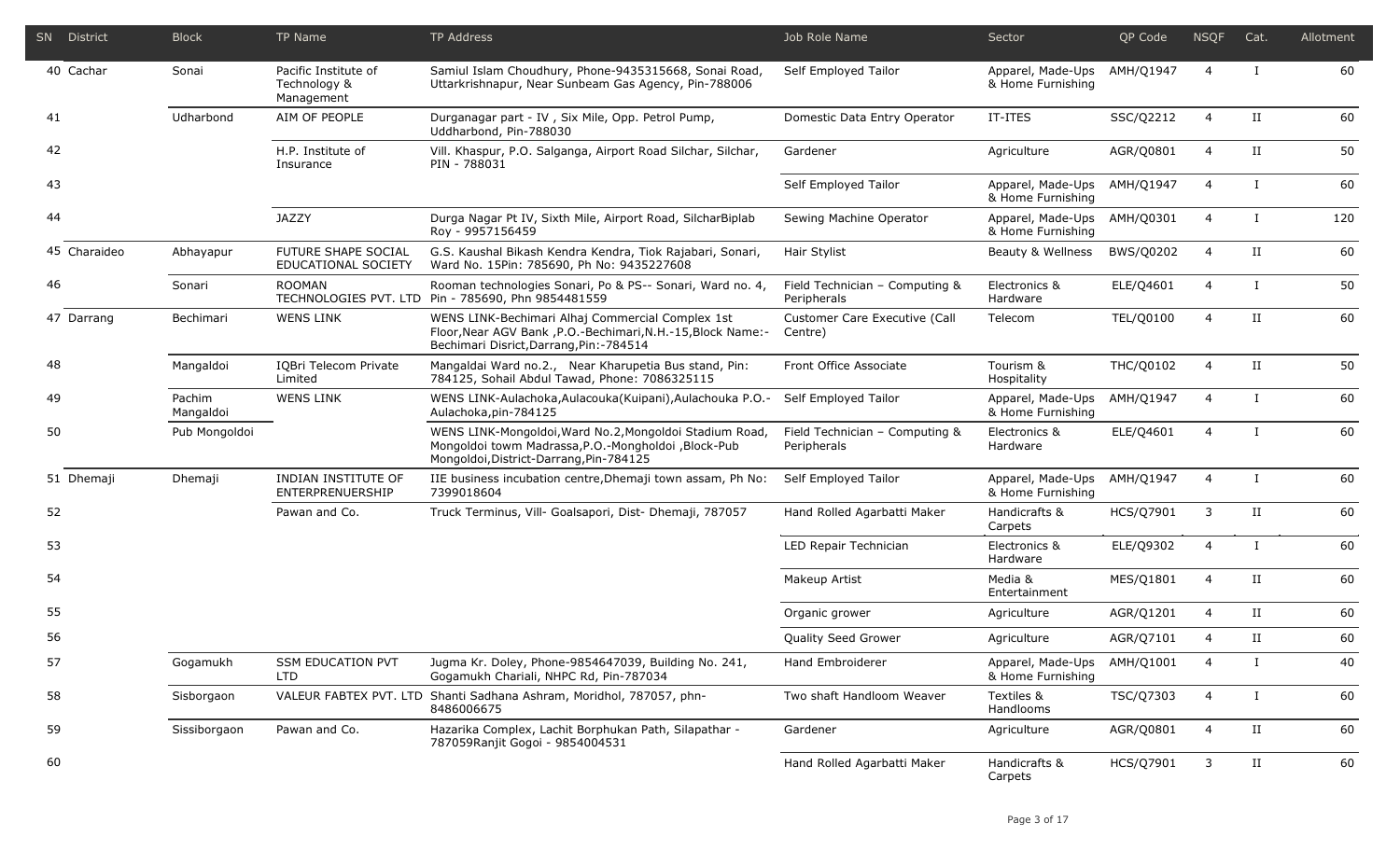| SN District  | <b>Block</b> | <b>TP Name</b>                                 | TP Address                                                                                                                          | Job Role Name                                     | Sector                                 | QP Code   | <b>NSQF</b>    | Cat.         | Allotment |
|--------------|--------------|------------------------------------------------|-------------------------------------------------------------------------------------------------------------------------------------|---------------------------------------------------|----------------------------------------|-----------|----------------|--------------|-----------|
| 61 Dhemaji   | Sissiborgaon | Pawan and Co.                                  | Hazarika Complex, Lachit Borphukan Path, Silapathar -<br>787059Ranjit Gogoi - 9854004531                                            | Makeup Artist                                     | Media &<br>Entertainment               | MES/Q1801 | $\overline{4}$ | П            | 60        |
| 62           |              | PENTACLE SYSTEMS PVT<br>LTD.                   | Bhairabpur Road, Thekeraguri, Silapathar, P.O.<br>BaligaonBlock Name: SissiborgaonDistrict:<br>DhemajiPin- 787059, Ph No=9954368065 | Dairy Farmer/ Entrepreneur                        | Agriculture                            | AGR/Q4101 | $\overline{4}$ | $\mathbf I$  | 60        |
| 63           |              |                                                |                                                                                                                                     | Dairy Farmer/ Entrepreneur                        | Agriculture                            | AGR/Q4101 | $\overline{4}$ | $\mathbf{I}$ | 60        |
| 64           |              |                                                |                                                                                                                                     | Small poultry farmer                              | Agriculture                            | AGR/Q4306 | $\overline{4}$ | $_{\rm II}$  | 60        |
| 65           |              | Synchroserve Solutions<br>Pvt.Ltd              | PO/PS: Silapathar-787059, Ph No: 7002717566                                                                                         | Hand Embroiderer                                  | Apparel, Made-Ups<br>& Home Furnishing | AMH/Q1001 | $\overline{4}$ | $\mathbf{I}$ | 50        |
| 66           |              |                                                |                                                                                                                                     | Meet & Greet officer                              | Tourism &<br>Hospitality               | THC/Q4205 | 4              | III          | 50        |
| 67           |              |                                                |                                                                                                                                     | Self Employed Tailor                              | Apparel, Made-Ups<br>& Home Furnishing | AMH/Q1947 | 4              | $\bf{I}$     | 50        |
| 68 Dhubri    | Bilasipara   | SWATIRTHA Charitable<br>Trust                  | VILL+PO-BAGMARI, BILASIPARA, Pin: 783348, RUMPA<br>MALIK, Phone: +919650744468                                                      | DTH Set-Top-Box Installer &<br>Service Technician | Electronics &<br>Hardware              | ELE/Q8101 | $\overline{4}$ | $\bf{I}$     | 40        |
| 69           |              |                                                |                                                                                                                                     | LED Repair Technician                             | Electronics &<br>Hardware              | ELE/Q9302 | 4              | $\bf{I}$     | 50        |
| 70           |              |                                                |                                                                                                                                     | Tyre Fitter                                       | Rubber                                 | RSC/Q3601 | 4              | Ι.           | 40        |
| 71           | Dhuburi      | <b>BRAINWARE</b><br><b>CONSULTANCY PVT LTD</b> | C/O Wahidur rahman ward No- 10, Bidyapara near railway<br>station, Dhubri-783324, Ph No. 9401658864                                 | Self Employed Tailor                              | Apparel, Made-Ups<br>& Home Furnishing | AMH/Q1947 | $\overline{4}$ | $\bf{I}$     | 60        |
| 72           | Golakganj    | <b>JAZZY</b>                                   | Puroni Durga Mandir, PO & PS Golakgani, Dhubri - 783334                                                                             | Medical Sales Representative                      | Life Sciences                          | LFS/Q0401 | $\overline{4}$ | $_{\rm II}$  | 80        |
|              |              |                                                | Gobinda Chandra Roy - 9401658864                                                                                                    |                                                   |                                        |           |                |              |           |
| 73           |              |                                                | Puroni Durga Mandir, PO & PS Golakganj, Dhubri - 783334<br>Gobinda Chandra Roy - 9401658864                                         | Domestic Data Entry Operator                      | IT-ITES                                | SSC/Q2212 | $\overline{4}$ | $_{\rm II}$  | 120       |
| 74 Dibrugarh |              | <b>Ultimate Energy</b><br>Resource Pvt. Ltd.   | UERPL Skill Centre, GMRI Building, Hospital Road, Jyoti<br>Nagar, Dibrugarh - 786001Dipta Pratim Mech -<br>9127068051               | Field Technician - Computing &<br>Peripherals     | Electronics &<br>Hardware              | ELE/Q4601 | $\overline{4}$ | $\mathbf{I}$ | 50        |
| 75           |              |                                                |                                                                                                                                     | LED Repair Technician                             | Electronics &<br>Hardware              | ELE/Q9302 | $\overline{4}$ | $\bf{I}$     | 40        |
| 76           |              |                                                |                                                                                                                                     | Self Employed Tailor                              | Apparel, Made-Ups<br>& Home Furnishing | AMH/Q1947 | $\overline{4}$ | $\mathbf{I}$ | 50        |
| 77           | Duliajaan    | De Unique Educational                          | Duliajaan Town, Behind Duliajaan Girls College, PO-<br>Duliajaan, Pin- 786602, phn-8811037041 / 9958614143                          | Courier Delivery Executive                        | Logistics                              | LSC/Q3023 | 3              | $\bf{I}$     | 100       |
| 78           |              |                                                |                                                                                                                                     | Makeup Artist                                     | Media &<br>Entertainment               | MES/Q1801 | 4              | П            | 150       |
| 79           | Lahowal      | H.P. Institute of<br>Insurance                 | SKDC Centre, ATEWB Land, Pin - 786010Chandan Baruah-<br>8811037041                                                                  | Self Employed Tailor                              | Apparel, Made-Ups<br>& Home Furnishing | AMH/Q1947 | 4              | Ι.           | 50        |
| 80           |              |                                                | VALEUR FABTEX PVT. LTD Convoy Road, Boiragimoth, Oppo. Pratidin Press, 786003,<br>phn -8486006675                                   | Beauty Therapist                                  | Beauty & Wellness                      | BWS/Q0102 | 4              | II           | 120       |
| 81           |              |                                                |                                                                                                                                     | Chauffeur / Taxi Driver                           | Automotive                             | ASC/Q9714 | $\overline{4}$ | $\mathbf{I}$ | 120       |

L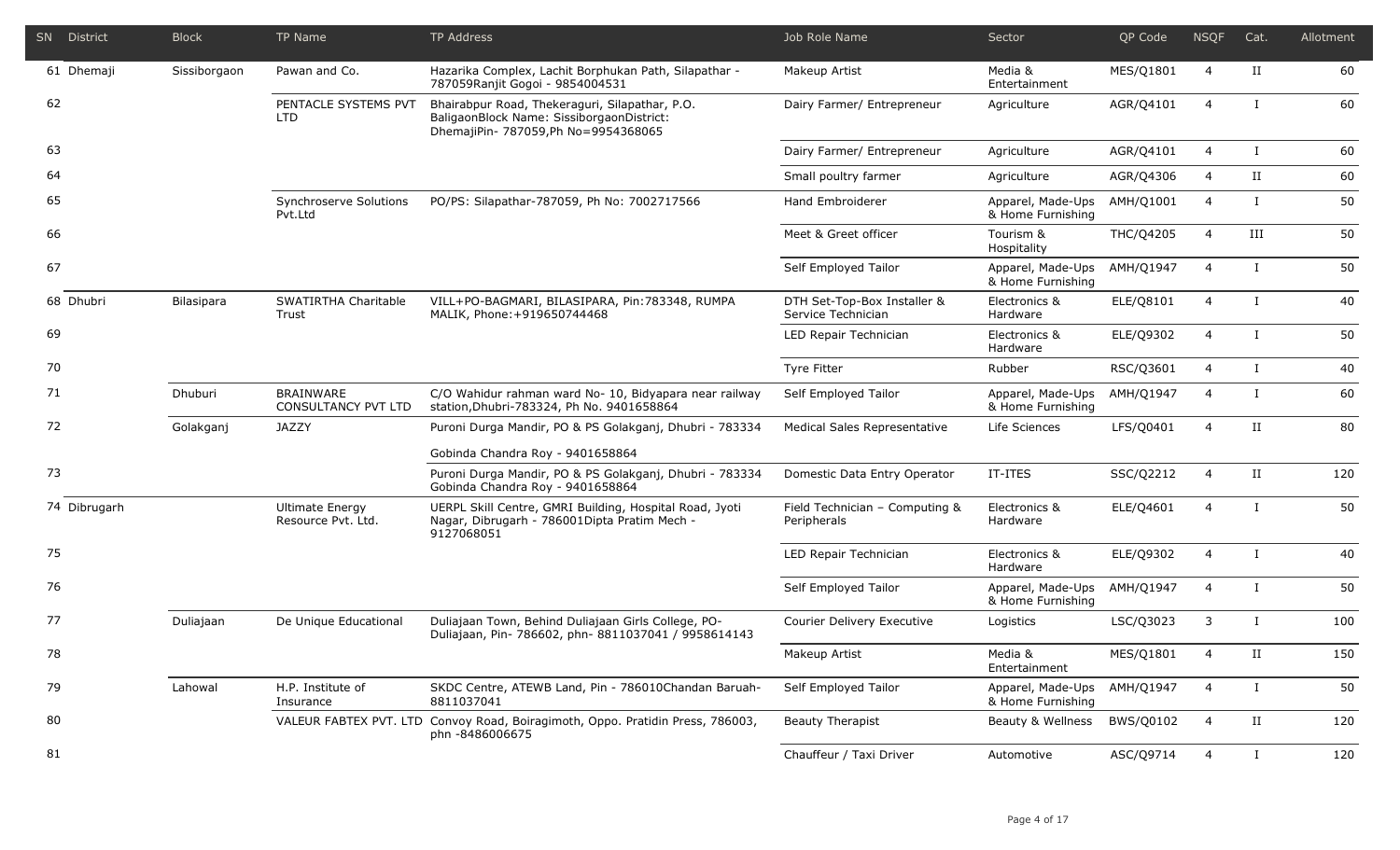| <b>SN</b> District | <b>Block</b> | TP Name                             | TP Address                                                                                                                                                                                        | Job Role Name                                                  | Sector                                           | QP Code   | <b>NSQF</b>    | Cat.        | Allotment |
|--------------------|--------------|-------------------------------------|---------------------------------------------------------------------------------------------------------------------------------------------------------------------------------------------------|----------------------------------------------------------------|--------------------------------------------------|-----------|----------------|-------------|-----------|
| 82 Dibrugarh       | Lahowal      |                                     | VALEUR FABTEX PVT. LTD Convoy Road, Boiragimoth, Oppo. Pratidin Press, 786003,<br>phn -8486006675                                                                                                 | F & B Service: Steward                                         | Tourism &<br>Hospitality                         | THC/Q0301 | $\overline{4}$ | $_{\rm II}$ | 120       |
| 83                 |              |                                     |                                                                                                                                                                                                   | Field Technician - Networking &<br>Storage                     | Electronics &<br>Hardware                        | ELE/Q4606 | $\overline{4}$ | Ι.          | 120       |
| 84                 |              |                                     |                                                                                                                                                                                                   | Gardener                                                       | Agriculture                                      | AGR/Q0801 | 4              | $_{\rm II}$ | 120       |
| 85                 |              |                                     |                                                                                                                                                                                                   | <b>General Duty</b>                                            | Healthcare                                       | HSS/Q5101 | $\overline{4}$ | $_{\rm II}$ | 120       |
| 86                 |              |                                     |                                                                                                                                                                                                   | Hand Embroiderer                                               | Apparel, Made-Ups<br>& Home Furnishing           | AMH/Q1001 | $\overline{4}$ | $\bf{I}$    | 120       |
| 87                 |              |                                     |                                                                                                                                                                                                   | Housekeeper cum cook                                           | Domestic Worker                                  | DWC/Q0101 | 3              | $\bf{I}$    | 120       |
| 88                 |              |                                     |                                                                                                                                                                                                   | Manual Metal Arc Welding/<br>Shielded Metal Arc Welding Welder | Capital Goods                                    | CSC/Q0204 | 3              | Ι.          | 120       |
| 89                 |              |                                     |                                                                                                                                                                                                   | Plumber general                                                | Plumbing                                         | PSC/Q0104 | 3              | $\bf{I}$    | 120       |
| 90                 |              |                                     |                                                                                                                                                                                                   | Self Employed Tailor                                           | Apparel, Made-Ups<br>& Home Furnishing           | AMH/Q1947 | $\overline{4}$ | $\bf{I}$    | 120       |
| 91                 |              |                                     |                                                                                                                                                                                                   | Two shaft Handloom Weaver                                      | Textiles &<br>Handlooms                          | TSC/Q7303 | $\overline{4}$ | $\bf{I}$    | 120       |
| 92                 | Lepetkata    | De Unique Educational               | Vill & PO- Lepetkata, Dibrugarh, 789006, phn- 8811037041<br>/ 9958614143                                                                                                                          | Courier Delivery Executive                                     | Logistics                                        | LSC/Q3023 | 3              | $\bf{I}$    | 100       |
| 93                 |              |                                     |                                                                                                                                                                                                   | Self Employed Tailor                                           | Apparel, Made-Ups<br>& Home Furnishing           | AMH/Q1947 | $\overline{4}$ | $\bf{I}$    | 100       |
| 94                 | Moran        |                                     | Notun Nagar moran, PO- Mornahat, Ps- Moran, 785670,<br>phn-8811037041 / 9958614143                                                                                                                | Retail Sales Associate                                         | Retail                                           | RAS/Q0104 | $\overline{4}$ | $_{\rm II}$ | 150       |
| 95                 |              |                                     |                                                                                                                                                                                                   | Self Employed Tailor                                           | Apparel, Made-Ups<br>& Home Furnishing           | AMH/Q1947 | $\overline{4}$ | $\bf{I}$    | 80        |
| 96                 | Panitola     | H.P. Institute of<br>Insurance      | SKDC Center, C/o Chabua Labour Welfare Centre<br>(Kanjikhowa), P.O. Panitola, PIN - 786183Chandan<br>Baruah- 8811037041                                                                           | Self Employed Tailor                                           | Apparel, Made-Ups AMH/Q1947<br>& Home Furnishing |           | $\overline{4}$ | $\bf{I}$    | 50        |
| 97                 |              | Power to Empower Skills<br>Pvt. Ltd | Kharjan Kaushal Bikash Kendra, Kharjan Tea State, Kharjan,<br>Pin-786183, Rusik Das Ph-9577262005                                                                                                 | Self Employed Tailor                                           | Apparel, Made-Ups AMH/Q1947<br>& Home Furnishing |           | $\overline{4}$ | $\bf{I}$    | 60        |
| 98                 |              |                                     | Vaishnavi Kaushal Vikash Kendra, Near Railway Station,<br>Chabua Town Committee, Pin-786184, Gita Singh Ph-<br>9954400591                                                                         | Hair Stylist                                                   | Beauty & Wellness                                | BWS/Q0202 | $\overline{4}$ | П           | 60        |
| 99                 | Tengakhat    | Pawan and Co.                       | A.T. Road, Gandhi Bhawan, Tengakhat, First Floor, Thana<br>Tiniali, PIN -788103Ranjit Gogoi- 9854004531                                                                                           | Domestic Data Entry Operator                                   | IT-ITES                                          | SSC/Q2212 | $\overline{4}$ | $_{\rm II}$ | 60        |
| 100 Golaghat       | Golaghat     |                                     | Indianeers Media Pvt. Ltd Sri Koilash Kr Bora, 8761893446, Ward no 11, town<br>golaghat, kushalkonwar path, House Name Old<br>Development Office Line 3: Near SankarBoruahPukhuri, Pin:<br>785621 | Retail Trainee Associate                                       | Retail                                           | RAS/Q0103 | 3              | П           | 60        |
| 101                | Morangi      | Group A Security &<br>Services      | Amiya Kumar Saikia Ph-9864089488, Teachers Colony Dag<br>Ghar Chariali Morphuloni Pin-785621                                                                                                      | General HouseKeeper                                            | Domestic Worker                                  | DWC/Q0102 | 3              | $_{\rm II}$ | 30        |
| 102                |              |                                     |                                                                                                                                                                                                   | HouseKeeper Cum Cook                                           | Domestic Worker                                  | DWC/Q0101 | 3              | $\bf{I}$    | 30        |

I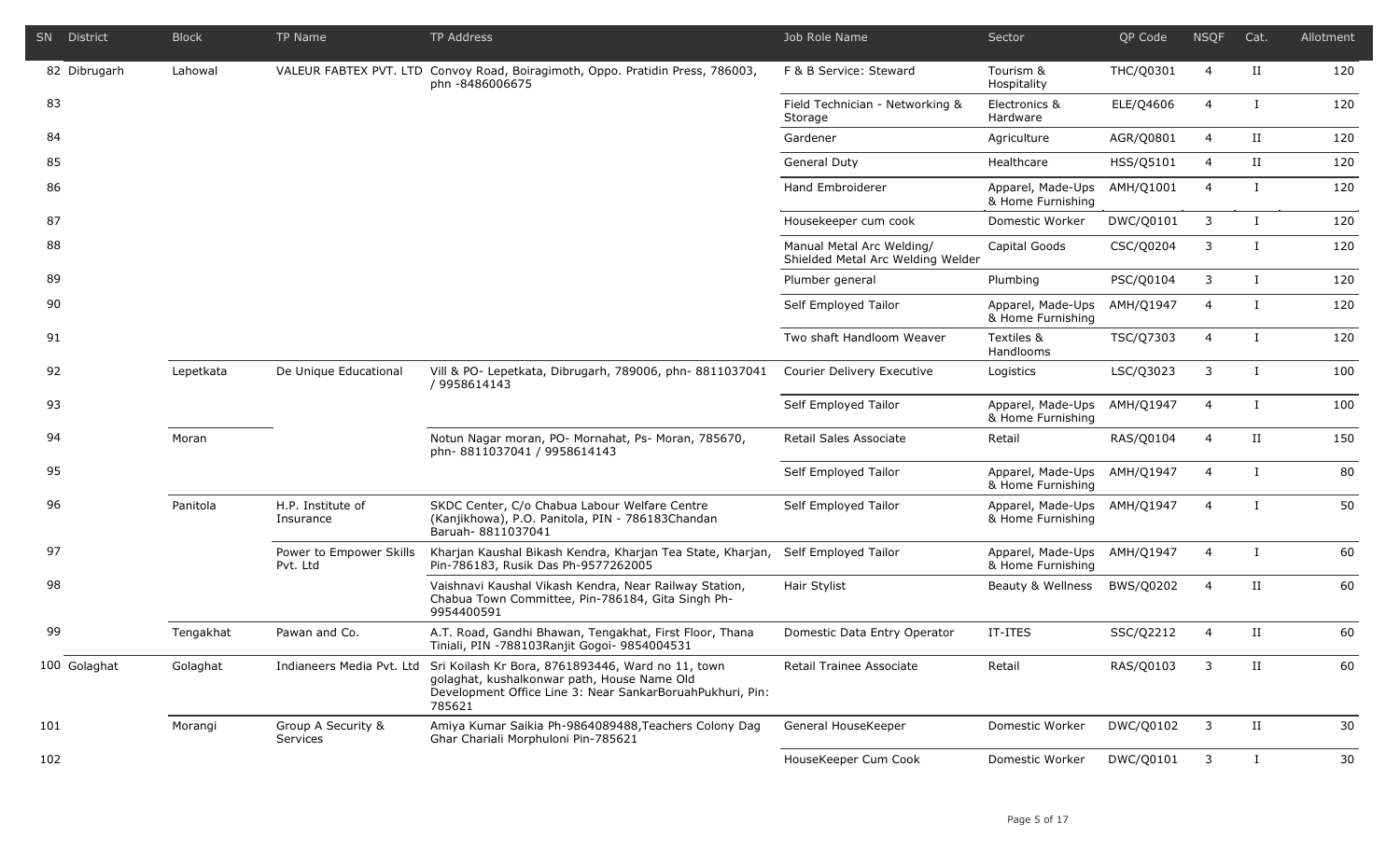|     | SN District    | <b>Block</b> | TP Name                                                           | <b>TP Address</b>                                                                                                                             | Job Role Name                 | Sector                                 | QP Code   | <b>NSQF</b>    | Cat.         | Allotment |
|-----|----------------|--------------|-------------------------------------------------------------------|-----------------------------------------------------------------------------------------------------------------------------------------------|-------------------------------|----------------------------------------|-----------|----------------|--------------|-----------|
|     | 103 Golaghat   | Morangi      | Group A Security &<br>Services                                    | Amiya Kumar Saikia Ph-9864089488, Teachers Colony Dag<br>Ghar Chariali Morphuloni Pin-785621                                                  | Security Supervisor           | Security                               | SSS/Q0301 | 5              | $_{\rm II}$  | 30        |
| 104 |                |              |                                                                   |                                                                                                                                               | <b>Unarmed Security Guard</b> | Security                               | SSS/Q0101 | $\overline{4}$ | $_{\rm II}$  | 30        |
|     | 105 Hailakandi | Algapur      | Indianeers Media Pvt. Ltd                                         | Village Bornagarh (Algapur Bazar), House Holding No. 149,<br>Near Algapur Hospital, P.O. Kalibari Bazar, PS Algapur, Pin:<br>788150           | Domestic Data Entry Operator  | IT-ITES                                | SSC/Q2212 | 4              | $_{\rm II}$  | 40        |
| 106 |                | Hailakandi   |                                                                   | Ekadosh Sahid Sorani Road, Ward No-9 Opposite S P Office,<br>Hailakandi, Pin: 788151                                                          | Retail Sales Associate        | Retail                                 | RAS/Q0104 | $\overline{4}$ | $_{\rm II}$  | 50        |
| 107 |                |              |                                                                   | Vivekananda Road Hailakandi, Near Town hall, Alahbad<br>Bank, P.S. Hailakandi, Pin: 788151                                                    | Domestic Data Entry Operator  | IT-ITES                                | SSC/Q2212 | $\overline{4}$ | $_{\rm II}$  | 40        |
| 108 |                |              |                                                                   |                                                                                                                                               | Retail Trainee Associate      | Retail                                 | RAS/Q0103 | 3              | $_{\rm II}$  | 40        |
| 109 |                |              | Pacific Institute of<br>Technology &<br>Management                | Silchar Road, Opp. Cold Storage, Hailakandi, Pin-788155                                                                                       | <b>Beauty Therapist</b>       | Beauty & Wellness                      | BWS/Q0102 | $\overline{4}$ | $_{\rm II}$  | 60        |
| 110 |                |              |                                                                   |                                                                                                                                               | Domestic Data Entry Operator  | IT-ITES                                | SSC/Q2212 | $\overline{4}$ | $_{\rm II}$  | 50        |
| 111 |                |              |                                                                   |                                                                                                                                               | Handset Repair Engineer       | Telecom                                | TEL/Q2201 | 4              | $_{\rm II}$  | 50        |
| 112 |                |              |                                                                   |                                                                                                                                               | Self Employed Tailor          | Apparel, Made-Ups<br>& Home Furnishing | AMH/Q1947 | $\overline{4}$ | Ι.           | 50        |
| 113 |                | Katlicherra  |                                                                   | Indianeers Media Pvt. Ltd Indianeers Skills Academy, Central Road, Katlicherra, Near<br>S K Roy college, Katlicherra, Pin: 788161             | Organic grower                | Agriculture                            | AGR/Q1201 | $\overline{4}$ | $_{\rm II}$  | 60        |
| 114 |                |              |                                                                   |                                                                                                                                               | Retail Sales Associate        | Retail                                 | RAS/Q0104 | $\overline{4}$ | $_{\rm II}$  | 50        |
|     | 115 Hojai      | Binnakandi   | <b>JAZZY</b>                                                      | Jamunamukh, PO Jamunamukh, Hojai- 782428Bhrigu<br>Kumar Borah - 8876165934                                                                    | Domestic Data Entry Operator  | IT-ITES                                | SSC/Q2212 | 4              | $_{\rm II}$  | 80        |
| 116 |                |              |                                                                   |                                                                                                                                               | Gardener                      | Agriculture                            | AGR/Q0801 | $\overline{4}$ | $_{\rm II}$  | 100       |
| 117 |                | Jogijan      | Scholars Academy<br>Education Trust (SAET)                        | Sentu Chakraborty, Phone-8486850088, Scholars Academy<br>Education Trust, Pub-Kandulimari, Jugijan Bazar, Pin-782429                          | Self Employed Tailor          | Apparel, Made-Ups<br>& Home Furnishing | AMH/Q1947 | $\overline{4}$ | Ι.           | 40        |
| 118 |                |              |                                                                   |                                                                                                                                               | Unarmed Security Guard        | Security                               | SSS/Q0101 | 4              | $_{\rm II}$  | 40        |
| 119 |                | Lumding      |                                                                   | Suman Lodh, Phone-9706480320, Scholars Academy<br>Educational Trust, Near Ram Thakur Ashraml, Gobindapally,<br>Lumding, Pin-782447            | Assistant Hair Stylist        | Beauty & Wellness                      | BWS/Q0201 | 3              | $_{\rm II}$  | 60        |
| 120 |                |              |                                                                   |                                                                                                                                               | Self Employed Tailor          | Apparel, Made-Ups<br>& Home Furnishing | AMH/Q1947 | 4              | $\mathbf{I}$ | 60        |
| 121 |                | Udali        |                                                                   | Indianeers Media Pvt. Ltd Gurmit Sing Pn-9435416712 Bhagat Singh Path,<br>LankaStation Road, LankaPin: 782446                                 | Hand Embroiderer              | Apparel, Made-Ups<br>& Home Furnishing | AMH/Q1001 | 4              |              | 60        |
| 122 |                | Ward No 11   |                                                                   | Sanjay Prasad Pn-8399890219, Krishnagar Hojai, rear<br>Rash Bihari Lane Pin-782535                                                            | Hand Embroiderer              | Apparel, Made-Ups<br>& Home Furnishing | AMH/Q1001 | 4              | Ι.           | 40        |
|     | 123 Jorhat     | Dekargorah   | Power to Empower Skills<br>Pvt. Ltd                               | Alengmara Kaushal Bikash Kendra, Khutia Pota Charali,<br>Alengmara, Pin-785109, Simi Pegu Ph-7002514182                                       | Self Employed Tailor          | Apparel, Made-Ups<br>& Home Furnishing | AMH/Q1947 | $\overline{4}$ | Ι.           | 60        |
| 124 |                | Dhekorgarah  | <b>IL&amp;FS SKILLS</b><br><b>DEVELOPMENT</b><br>CORPORATION LTD. | IL&FS Skill School, Kaziranga University, Koraikhowa Gaon,<br>Moubondha, Mouza- Porbotia, A.T. Road, Jorhat -<br>785006Dip Baruah- 9706046406 | Assistant Electrician         | Construction                           | CON/Q0602 | $\mathbf{3}$   | Ι.           | 60        |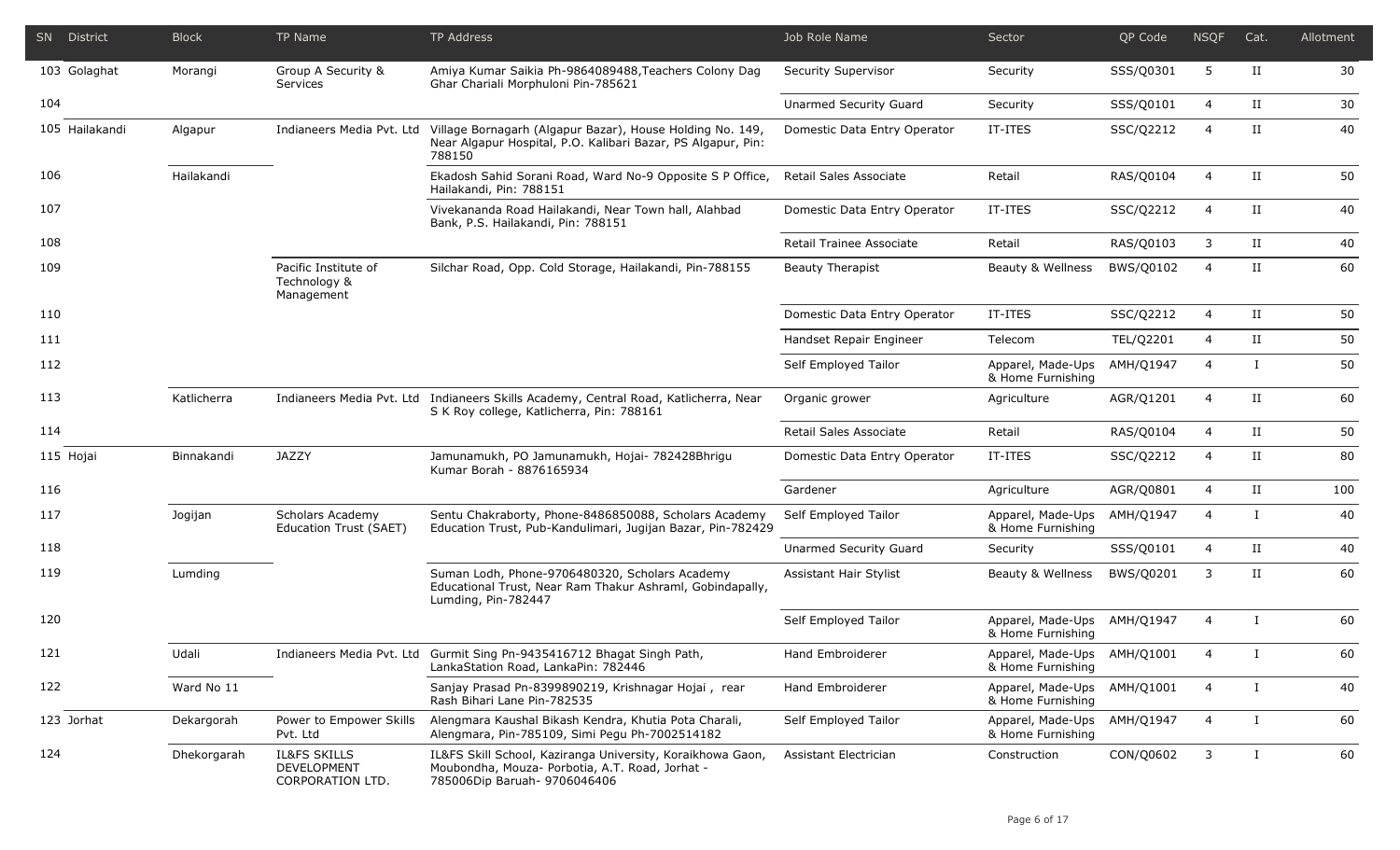|     | SN District        | <b>Block</b>                              | TP Name                                                    | <b>TP Address</b>                                                                                                                             | Job Role Name                                             | Sector                                 | QP Code   | <b>NSQF</b>    | Cat.                 | Allotment |
|-----|--------------------|-------------------------------------------|------------------------------------------------------------|-----------------------------------------------------------------------------------------------------------------------------------------------|-----------------------------------------------------------|----------------------------------------|-----------|----------------|----------------------|-----------|
|     | 125 Jorhat         | Dhekorgarah                               | <b>IL&amp;FS SKILLS</b><br>DEVELOPMENT<br>CORPORATION LTD. | IL&FS Skill School, Kaziranga University, Koraikhowa Gaon,<br>Moubondha, Mouza- Porbotia, A.T. Road, Jorhat -<br>785006Dip Baruah- 9706046406 | Welding and Quality Technician                            | Automotive                             | ASC/Q3109 | 3              | Ι.                   | 60        |
| 126 |                    | Jorhat                                    | ASCENSIVE EDUCARE<br>PVT. LTD                              | House No. 467, Old Circuit House Road Near Vatinary<br>Phn. No: 833690288<br>Hospital,                                                        | Field Technician - Computing &<br>Peripherals             | Electronics &<br>Hardware              | ELE/Q4601 | $\overline{4}$ | $\mathbf{I}$         | 60        |
| 127 |                    |                                           |                                                            |                                                                                                                                               | Meet & Greet Officer                                      | Tourism &<br>Hospitality               | THC/Q4205 | $\overline{4}$ | III                  | 60        |
| 128 |                    |                                           | ICA EDU Skills Pvt Ltd                                     | Arup Bhattacharya, phone-9435054594, President Tower,<br>2nd Floor, Thana Road, pin-785001                                                    | Domestic Data Entry Operator                              | IT-ITES                                | SSC/Q2212 | $\overline{4}$ | $_{\rm II}$          | 60        |
| 129 |                    |                                           |                                                            |                                                                                                                                               | Field Technician - Other Home<br>Appliance                | Electronics &<br>Hardware              | ELE/Q3104 | $\overline{4}$ | $\mathbf{I}$         | 40        |
| 130 |                    |                                           |                                                            |                                                                                                                                               | Retail Sales Associate                                    | Retail                                 | RAS/Q0104 | 4              | $_{\rm II}$          | 40        |
| 131 |                    | North west<br>Development<br><b>Block</b> | N C Dutta Foundation                                       | Milan nagar, JB Road, Jorhat-785001, Ph No: 9435050597                                                                                        | Child Caretaker                                           | Domestic Worker                        | DWC/Q0201 | 3              | $_{\rm II}$          | 120       |
| 132 |                    |                                           |                                                            |                                                                                                                                               | General HouseKeeper                                       | Domestic Worker                        | DWC/Q0102 | 3              | $_{\rm II}$          | 120       |
|     | 133 Kamrup (Metro) | Beharbari                                 |                                                            | VALEUR FABTEX PVT. LTD Institute of Rural Management, Sonkuchi Road, Basistha,<br>781029, phn - 8486006675                                    | Two shaft Handloom Weaver                                 | Textiles &<br>Handlooms                | TSC/Q7303 | 4              | $\mathbf I$          | 120       |
| 134 |                    | Guwahati                                  | AAINA                                                      | H.No.- 26, Pragati Path, Chandan Nagar, Ghoramara,<br>Beltola, Ghy-781028. Dhruba Jyoti Goswami- 9864050923                                   | Self Employed Tailor                                      | Apparel, Made-Ups<br>& Home Furnishing | AMH/Q1947 | $\overline{4}$ | $\mathbf I$          | 120       |
| 135 |                    |                                           | Amity Education Services<br>Pvt Ltd                        | Amity Education Services Pvt Ltd, Mayfair Apartment,<br>Landmark - Dominos Pizzs, Lokhra Road, Lal Ganesh,<br>Guwahati                        | F & B Service: Steward                                    | Tourism &<br>Hospitality               | THC/Q0301 | $\overline{4}$ | $_{\rm II}$          | 60        |
| 136 |                    |                                           |                                                            |                                                                                                                                               | Retail Sales Associate                                    | Retail                                 | RAS/Q0104 | 4              | $_{\rm II}$          | 60        |
| 137 |                    |                                           | APRO TRAINING<br>SCHOOL, JALUKBARI                         | Jalukbari                                                                                                                                     | <b>CCTV Installation Technician</b>                       | Electronics &<br>Hardware              | ELE/Q4605 | $\overline{4}$ | $\bf{I}$             | 60        |
| 138 |                    |                                           |                                                            |                                                                                                                                               | Domestic Data Entry Operator                              | IT-ITES                                | SSC/Q2212 | 4              | $\scriptstyle\rm II$ | 60        |
| 139 |                    |                                           |                                                            |                                                                                                                                               | Field Technician - Computing &<br>Peripherals             | Electronics &<br>Hardware              | ELE/Q4601 | $\overline{4}$ | $\bf{I}$             | 60        |
| 140 |                    |                                           |                                                            |                                                                                                                                               | Field Technician - Other Home<br>Appliance                | Electronics &<br>Hardware              | ELE/Q3104 | $\overline{4}$ | Ι.                   | 60        |
| 141 |                    |                                           |                                                            |                                                                                                                                               | Field Technician- UPS & Inverter                          | Electronics &<br>Hardware              | ELE/Q7201 | $\overline{4}$ | $\bf{I}$             | 60        |
| 142 |                    |                                           |                                                            |                                                                                                                                               | Mobile Phone Hardware Repair<br>Technician                | Electronics &<br>Hardware              | ELE/Q8104 | 4              |                      | 60        |
| 143 |                    |                                           |                                                            |                                                                                                                                               | Refrigerator & AC Technician                              | Electronics &<br>Hardware              | ELE/Q3103 | 4              | I                    | 60        |
| 144 |                    |                                           | Assam Professional<br>Academy                              | Assam Professional Academy, Ulubari, Bora Service<br>Guwahati.                                                                                | Automotive Service Technician<br>(Two and Three Wheelers) | Automotive                             | ASC/Q1411 | 4              | $\bf{I}$             | 60        |
| 145 |                    |                                           |                                                            |                                                                                                                                               | Chauffeur / Taxi Driver                                   | Automotive                             | ASC/Q9714 | 4              | $\mathbf{I}$         | 60        |
| 146 |                    |                                           |                                                            |                                                                                                                                               | Retail Sales Associate                                    | Retail                                 | RAS/Q0104 | 4              | II                   | 60        |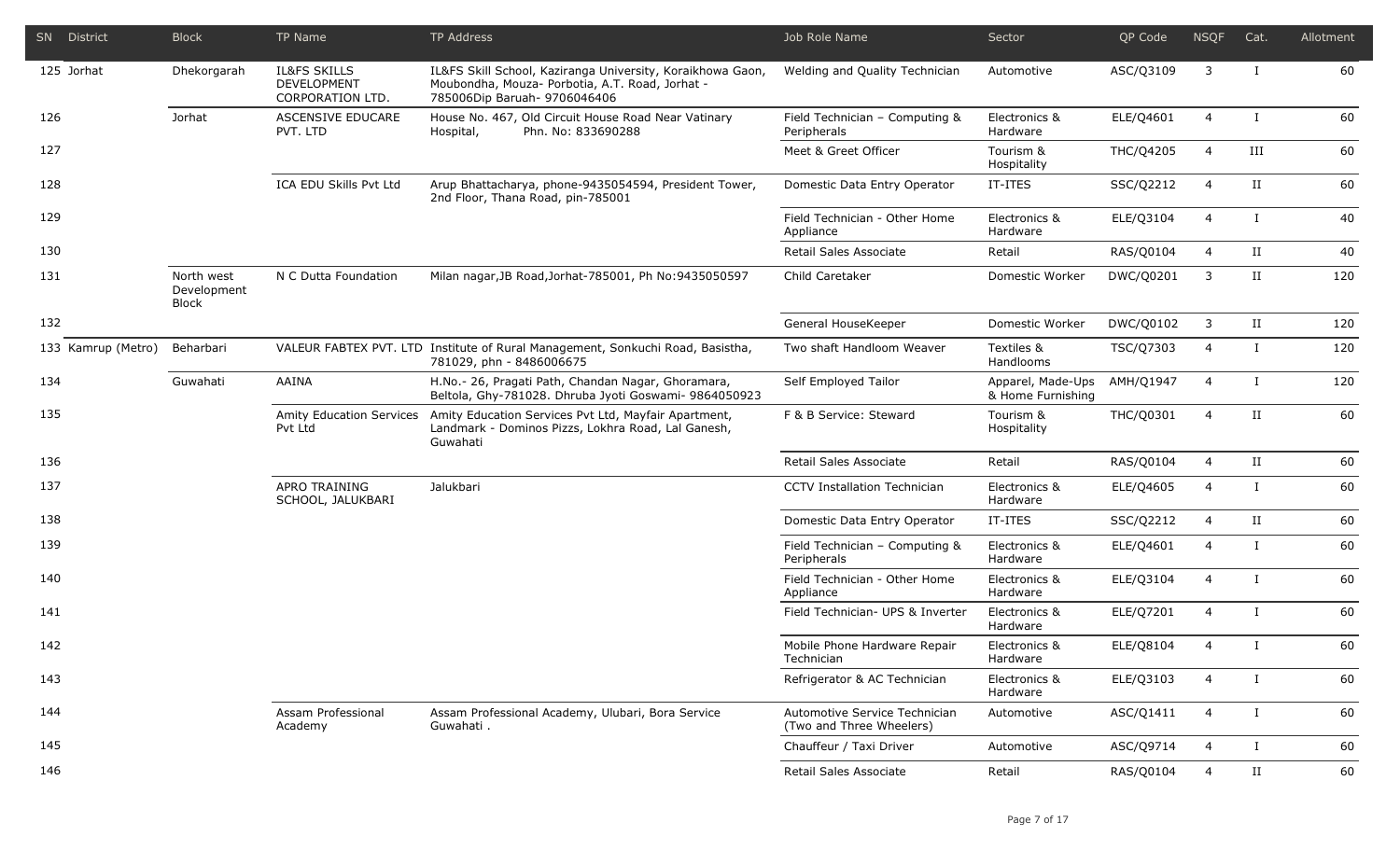|     | SN District        | <b>Block</b> | TP Name                                                                 | TP Address                                                                                                                                             | Job Role Name                                 | Sector                      | QP Code          | <b>NSQF</b>    | Cat.                 | Allotment |
|-----|--------------------|--------------|-------------------------------------------------------------------------|--------------------------------------------------------------------------------------------------------------------------------------------------------|-----------------------------------------------|-----------------------------|------------------|----------------|----------------------|-----------|
|     | 147 Kamrup (Metro) | Guwahati     | Assam Professional<br>Academy                                           | Assam Professional Academy, Ulubari, Bora Service<br>Guwahati.                                                                                         | Telecaller cum Dealership Sales<br>Executive  | Automotive                  | ASC/Q1011        | $\overline{4}$ | $\scriptstyle\rm II$ | 60        |
| 148 |                    |              | <b>BRAINWARE</b><br><b>CONSULTANCY PVT LTD</b>                          | Apsarah Palace, 3rd Floor, MRD Roa, Opp Chandmari SBI<br>Branch,<br>Ph No: 9864060546                                                                  | Field Technician - Computing &<br>Peripherals | Electronics &<br>Hardware   | ELE/Q4601        | $\overline{4}$ | Ι.                   | 60        |
| 149 |                    |              | BRITTIPROSIKSHAN PVT<br>LTD.                                            | Srimoyee Das Gupta, Britti Prosikshan Kendra-Guwahati,<br>M.C Road Guwahati Club, GMC, Pin-781003                                                      | Makeup Artist                                 | Media &<br>Entertainment    | MES/Q1801        | $\overline{4}$ | $\scriptstyle\rm II$ | 60        |
| 150 |                    |              | CHAPAR COMMERCIAL<br><b>INSTITUTE</b>                                   | Plot No. 478, PO Panjabari, Bagharbari, Pin-781073,<br>Gautam Kumar Singh, Ph-9127066642                                                               | F & B Service: Steward                        | Tourism &<br>Hospitality    | THC/Q0301        | 4              | $\scriptstyle\rm II$ | 60        |
| 151 |                    |              | CLAN Learning Pvt Ltd                                                   | Sandeep Gogoi Ph-7002251398, CLAN Skill Development<br>Center, Bye lane West RG Baruah Rd. Pin-781002                                                  | <b>CRM Domestic Voice</b>                     | IT-ITES                     | SSC/Q2210        | $\overline{4}$ | $_{\rm II}$          | 60        |
| 152 |                    |              | Darpan Beauty and<br>Design Academy                                     | Opp Coal India Ltd, Christian Basti, G.S. Road, Guwahati -<br>781005Ricky Saha - 9859944761                                                            | Assistant Beauty Therapist                    | Beauty & Wellness           | BWS/Q0101        | 3              | $\scriptstyle\rm II$ | 60        |
| 153 |                    |              | DONBOSCO YOUTH<br>MISSION<br><b>&amp;EDUCATIONAL</b><br><b>SERVICES</b> | Johnson Parackal Pn-9435730655, Donbosco Youth Mission & Assistant Spa Therapist<br>Educational Service, Pin-781004                                    |                                               | Beauty & Wellness           | BWS/Q1001        | 3              |                      | 60        |
| 154 |                    |              |                                                                         |                                                                                                                                                        | F & B Service: Steward                        | Tourism &<br>Hospitality    | THC/Q0301        | $\overline{4}$ | $_{\rm II}$          | 60        |
| 155 |                    |              |                                                                         |                                                                                                                                                        | Filed Engineer - RACW                         | Electronics &<br>Hardware   | ELE/Q3105        | 5              | $\mathbf I$          | 60        |
| 156 |                    |              |                                                                         | Down Town Charity Trust Pranjal Sarmah, Ph-8638127829, Assam Downtown<br>university Campus, Shankar Madhab path,<br>Gandhinagar, Panikhaiti Pin-781026 | Chauffeur / Taxi Driver                       | Automotive                  | ASC/Q9714        | $\overline{4}$ | $\mathbf I$          | 60        |
| 157 |                    |              |                                                                         |                                                                                                                                                        | Courier Delivery Executive                    | Logistics                   | LSC/Q3023        | 3              | $\bf{I}$             | 60        |
| 158 |                    |              |                                                                         |                                                                                                                                                        | F & B Service: Steward                        | Tourism &<br>Hospitality    | THC/Q0301        | $\overline{4}$ | $_{\rm II}$          | 60        |
| 159 |                    |              |                                                                         |                                                                                                                                                        | <b>General Duty</b>                           | Healthcare                  | HSS/Q5101        | 4              | $_{\rm II}$          | 60        |
| 160 |                    |              |                                                                         |                                                                                                                                                        | Housekeeping Executive                        | Tourism &<br>Hospitality    | <b>THC/Q0208</b> | 5              | $\bf{I}$             | 60        |
| 161 |                    |              |                                                                         |                                                                                                                                                        | Junior Excavator Operator                     | Infrastructure<br>Equipment | IES/Q0104        | 3              | Ι                    | 60        |
| 162 |                    |              |                                                                         |                                                                                                                                                        | Mason General                                 | Construction                | CON/Q0103        | $\overline{4}$ | $\bf{I}$             | 60        |
| 163 |                    |              |                                                                         |                                                                                                                                                        | Retail sales Associate                        | Retail                      | RAS/Q0104        | $\overline{4}$ | $_{\rm II}$          | 60        |
| 164 |                    |              | Gyanjyoti Foundation                                                    | 12 RGB Road, Bhaskar Nagar, Zoo Tinali, Guwahati-21                                                                                                    | Courier Delivery Executive                    | Logistics                   | LSC/Q3023        | 3              | П                    | 40        |
| 165 |                    |              |                                                                         |                                                                                                                                                        | Makeup Artist                                 | Media &<br>Entertainment    | MES/Q1801        | $\overline{4}$ | $_{\rm II}$          | 40        |
| 166 |                    |              |                                                                         |                                                                                                                                                        | Meet & Greet officer                          | Tourism &<br>Hospitality    | THC/Q4205        | $\overline{4}$ | $\rm III$            | 40        |
| 167 |                    |              |                                                                         |                                                                                                                                                        | Retail Sales Associate                        | Retail                      | RAS/Q0104        | 4              | $_{\rm II}$          | 40        |
| 168 |                    |              |                                                                         |                                                                                                                                                        | Warehouse Packer                              | Logistics                   | LSC/Q2303        | 3              | $\mathbf{I}$         | 40        |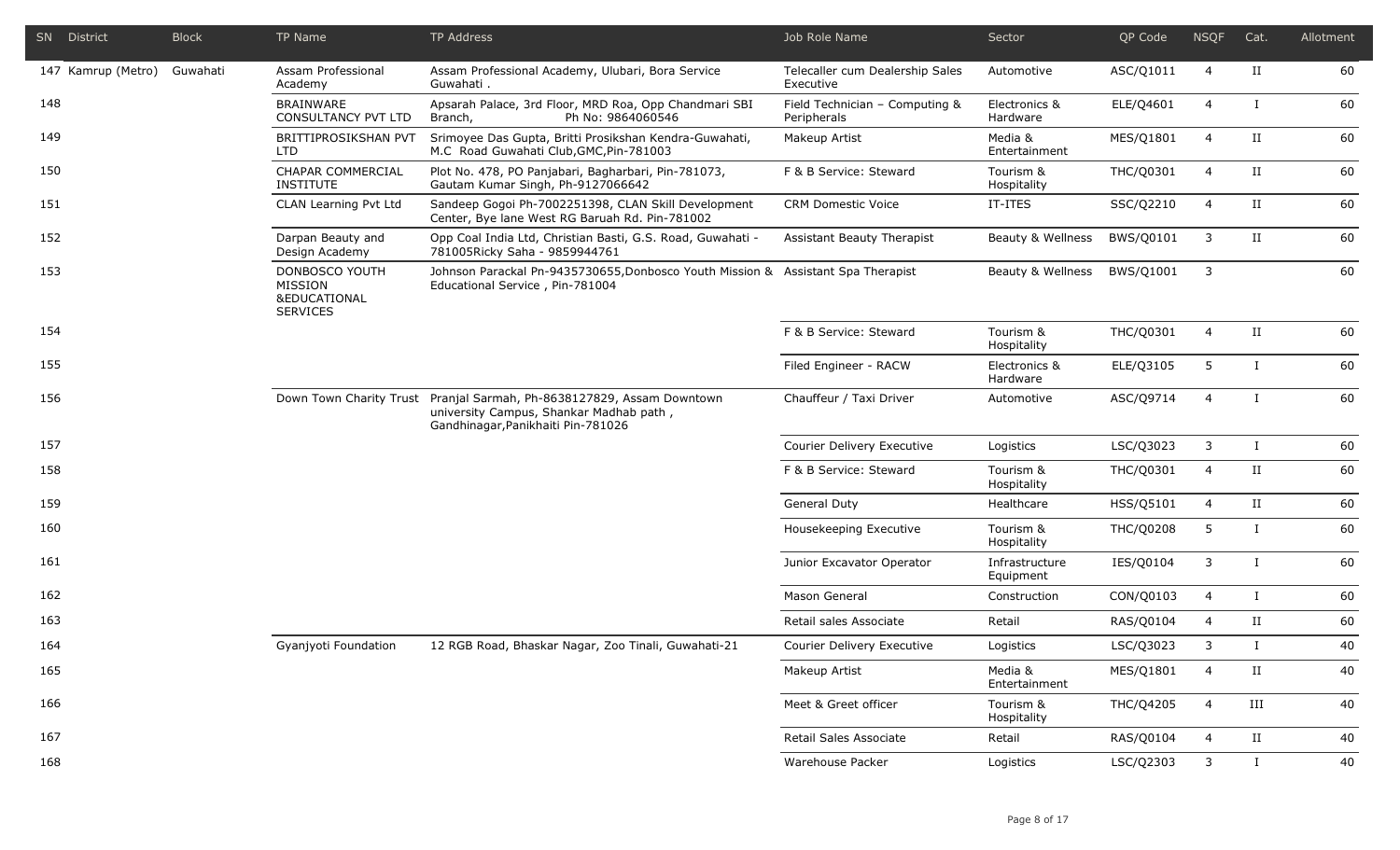| SN District        | <b>Block</b> | TP Name                                                    | TP Address                                                                                                                              | Job Role Name                                                  | Sector                                 | QP Code   | <b>NSQF</b>    | Cat.                 | Allotment |
|--------------------|--------------|------------------------------------------------------------|-----------------------------------------------------------------------------------------------------------------------------------------|----------------------------------------------------------------|----------------------------------------|-----------|----------------|----------------------|-----------|
| 169 Kamrup (Metro) | Guwahati     | <b>IL&amp;FS SKILLS</b><br>DEVELOPMENT<br>CORPORATION LTD. | Bhangagarh, opp big bazar, Nemcare hospital                                                                                             | Emergency                                                      | Healthcare                             | HSS/Q2301 | $\overline{4}$ | $\bf{I}$             | 60        |
| 170                |              |                                                            |                                                                                                                                         | <b>General Duty</b>                                            | Healthcare                             | HSS/Q5101 | 4              | $_{\rm II}$          | 60        |
| 171                |              |                                                            | Subham Swaraj Sadan , Near Dona Residency, Opp HP petrol<br>pump.                                                                       | <b>General Duty</b>                                            | Healthcare                             | HSS/Q5101 | $\overline{4}$ | $_{\rm II}$          | 60        |
| 172                |              |                                                            |                                                                                                                                         | Sewing Machine Operator                                        | Apparel, Made-Ups<br>& Home Furnishing | AMH/Q0301 | $\overline{4}$ | $\bf{I}$             | 60        |
| 173                |              | Imperial Institute of<br>Management &<br>Technology        | Ambika institute of education and skill development, H.No-<br>11, Triyambak, Nabagraha Road, Guwahati-781003, Phone No-<br>9508710082   | Hair Stylist                                                   | Beauty & Wellness                      | BWS/Q0202 | $\overline{4}$ | $\rm II$             | 40        |
| 174                |              |                                                            |                                                                                                                                         | Retail Sales Associate                                         | Retail                                 | RAS/Q0104 | 4              | $\rm II$             | 40        |
| 175                |              | INDIAN INSTITUTE OF<br>ENTERPRENUERSHIP                    | 37, National highway byepass Lalmati, Basista Chariali<br>Guwahati Assam 781029, Ph No: 2300840/2302646                                 | Domestic Data Entry Operator                                   | IT-ITES                                | SSC/Q2212 | 4              | $_{\rm II}$          | 60        |
| 176                |              |                                                            |                                                                                                                                         | Hand Embroiderer                                               | Apparel, Made-Ups<br>& Home Furnishing | AMH/Q1001 | $\overline{4}$ | $\bf{I}$             | 60        |
| 177                |              |                                                            |                                                                                                                                         | Hand Rolled Agarbatti Maker                                    | Handicrafts &<br>Carpets               | HCS/Q7901 | 3              | $_{\rm II}$          | 60        |
| 178                |              |                                                            |                                                                                                                                         | Handmade Gold and Gems-set<br>Jewellery - Polisher and Cleaner | Gems & Jewellery                       | G&J/Q0701 | 3              | $\bf{I}$             | 60        |
| 179                |              |                                                            |                                                                                                                                         | Handmade Gold and Gems-set<br>Jewellery - Setter               | Gems & Jewellery                       | G&J/Q0802 | 3              | $\mathbf I$          | 60        |
| 180                |              |                                                            |                                                                                                                                         | Jacquard weaver - Handloom                                     | Textiles &<br>Handlooms                | TSC/Q7306 | $\overline{4}$ | $\mathbf I$          | 60        |
| 181                |              |                                                            |                                                                                                                                         | Self Employed Tailor                                           | Apparel, Made-Ups<br>& Home Furnishing | AMH/Q1947 | $\overline{4}$ | $\mathbf I$          | 60        |
| 182                |              |                                                            |                                                                                                                                         | sewing Machine operator                                        | Apparel, Made-Ups<br>& Home Furnishing | AMH/Q0301 | 4              | $\mathbf I$          | 60        |
| 183                |              | <b>JAZZY</b>                                               | House No. 7, Navagiri Road, 1st Bye Lane, Guwahati -<br>781003Rajib Lochan Sarma - 9678256982                                           | Domestic Data Entry Operator                                   | IT-ITES                                | SSC/Q2212 | 4              | $_{\rm II}$          | 120       |
| 184                |              | JETTWINGS INSTITUTES                                       | Jettwings City campus, level 4, Purnima Commercial<br>Complex, Christian Basti, G.S. Road, Pin- 781005, Phn-<br>9954004007 / 9954003123 | F & B Service: Steward                                         | Tourism &<br>Hospitality               | THC/Q0301 | $\overline{4}$ | $_{\rm II}$          | 60        |
| 185                |              |                                                            |                                                                                                                                         | Front Office Executive                                         | Tourism &<br>Hospitality               | THC/Q0109 | 5              | $_{\rm II}$          | 60        |
| 186                |              |                                                            | Jettwings Central Campus, Nabagraha Hill Road, Cenikuthi,<br>Uzaan bazaar, Pin- 781001, Phn- 9954004007 / 9954003133                    | F & B Service: Steward                                         | Tourism &<br>Hospitality               | THC/Q0301 | $\overline{4}$ | $\rm II$             | 60        |
| 187                |              |                                                            |                                                                                                                                         | Front Office Executive                                         | Tourism &<br>Hospitality               | THC/Q0109 | 5              | $\scriptstyle\rm II$ | 60        |
| 188                |              | KALPANA EDUCATIONAL<br><b>TRUST</b>                        | Kalpana Educational Trust, Kamrup, Zooroad Tiniali,<br>Guwahati, Amulya Building 2nd floorPin: 781024, Ph No:<br>9002030314             | CRM domestic voice                                             | IT-ITES                                | SSC/Q2210 | 4              | $_{\rm II}$          | 60        |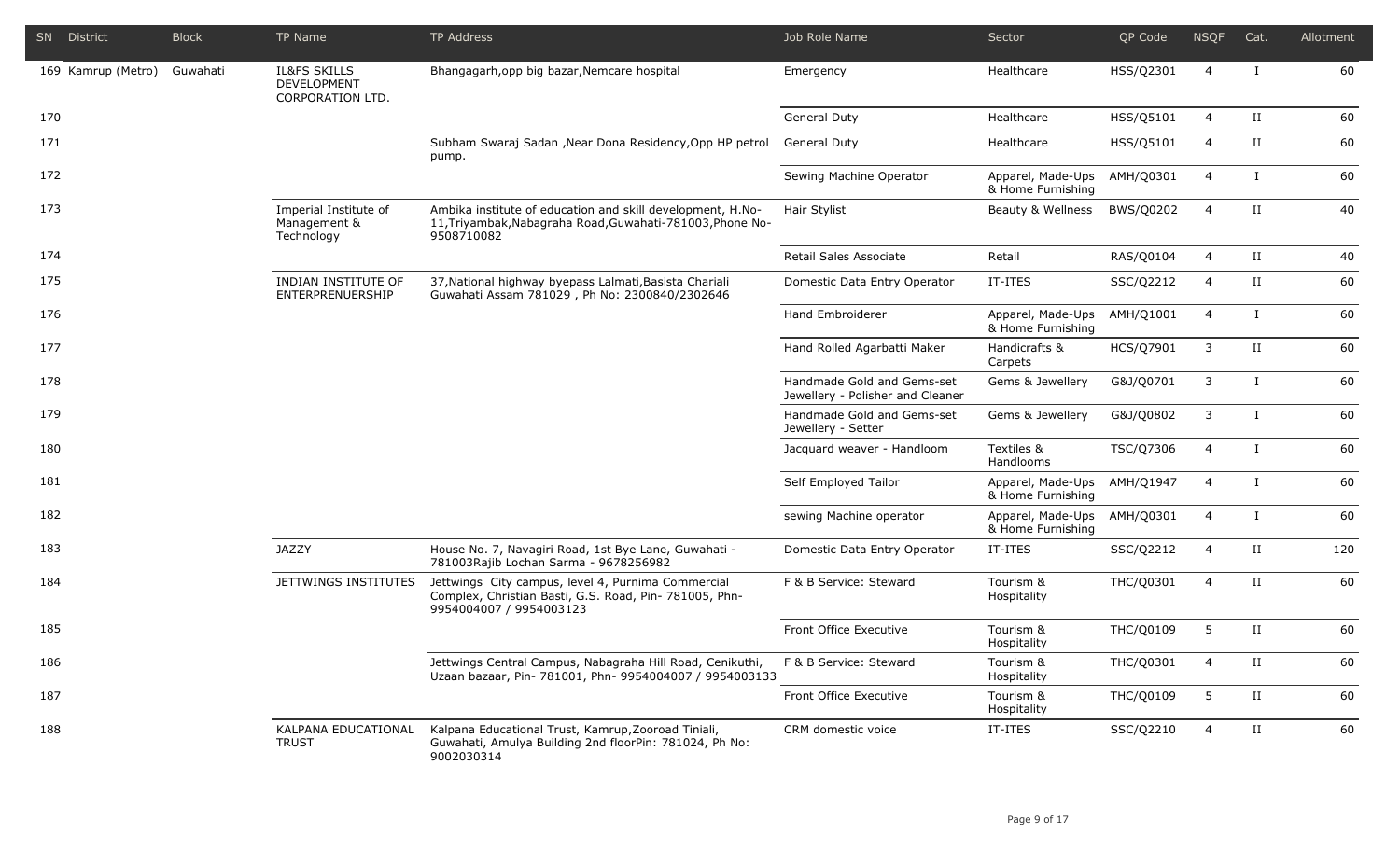|     | SN District        | <b>Block</b> | TP Name                                                           | TP Address                                                                                                                            | Job Role Name                                           | Sector                                          | QP Code          | <b>NSQF</b>    | Cat.                 | Allotment |
|-----|--------------------|--------------|-------------------------------------------------------------------|---------------------------------------------------------------------------------------------------------------------------------------|---------------------------------------------------------|-------------------------------------------------|------------------|----------------|----------------------|-----------|
|     | 189 Kamrup (Metro) | Guwahati     | <b>LUIT Educational</b><br>Services Pvt. Ltd.                     | 2nd Floor, Above Bimal Auto Agency, Opp All India Radio,<br>Chandmari, Guwahati - 781003Pankaj Chandak -<br>9864032141                | Front Office Executive                                  | Tourism &<br>Hospitality                        | THC/Q0109        | 5              | $_{\rm II}$          | 60        |
| 190 |                    |              |                                                                   |                                                                                                                                       | Housekeeping Executive                                  | Tourism &<br>Hospitality                        | <b>THC/Q0208</b> | 5              | $\mathbf{I}$         | 50        |
| 191 |                    |              | <b>NATIONAL POWER</b><br>TRAINING<br>INSTITUTE(NER)               | National Power Training Institute, North Eastern Region,<br>Dakhin Gaon Road, Kahilipara, Guwahati-19, Sanjay Malpe,<br>Ph-9766698634 | Accounts Executive - Accounts<br>Payable and Receivable | Banking, Financial<br>Services and<br>Insurance | BSC/Q0901        | $\overline{4}$ | $\rm III$            | 60        |
| 192 |                    |              |                                                                   |                                                                                                                                       | Domestic Data Entry Operator                            | IT-ITES                                         | SSC/Q2212        | $\overline{4}$ | $\scriptstyle\rm II$ | 60        |
| 193 |                    |              |                                                                   |                                                                                                                                       | Field Technician - Computing &<br>Peripherals           | Electronics &<br>Hardware                       | ELE/Q4601        | $\overline{4}$ |                      | 60        |
| 194 |                    |              |                                                                   |                                                                                                                                       | Gardener                                                | Agriculture                                     | AGR/Q0801        | $\overline{4}$ | $_{\rm II}$          | 60        |
| 195 |                    |              |                                                                   |                                                                                                                                       | Wastewater Treatment Plant<br>Technician                | Green Jobs                                      | SGJ/Q6601        | $\overline{4}$ | III                  | 60        |
| 196 |                    |              | North East Institute of<br>Fashion Technology<br>(NEIFT) Guwahati | 2nd Floor, Near SBI GNB Road, Silpukhuri, Pin- 781003,<br>Phn- 9958368582                                                             | Front Office Executive                                  | Tourism &<br>Hospitality                        | THC/Q0109        | 5              | $_{\rm II}$          | 60        |
| 197 |                    |              |                                                                   |                                                                                                                                       | Self Employed Tailor                                    | Apparel, Made-Ups<br>& Home Furnishing          | AMH/Q1947        | $\overline{4}$ |                      | 60        |
| 198 |                    |              |                                                                   |                                                                                                                                       | Self Employed Tailor                                    | Apparel, Made-Ups<br>& Home Furnishing          | AMH/Q1947        | $\overline{4}$ |                      | 60        |
| 199 |                    |              | <b>TECH</b>                                                       | NORTH EASTERN COMPU- Sundwip Deka, Phone-9401384076, 2 no. Gokhanikhat, Bye<br>Lane No. 1, Gotanagar, Maligaon, Pin-781011            | Self Employed Tailor                                    | Apparel, Made-Ups<br>& Home Furnishing          | AMH/Q1947        | $\overline{4}$ |                      | 50        |
| 200 |                    |              | OLIVE HERITAGE<br><b>EDUCATION &amp; WELFARE</b><br>SOCIETY       | 68, near post office bongaon, Lakhi Mandir                                                                                            | Unarmed Security Guard                                  | Security                                        | SSS/Q0101        | $\overline{4}$ | $_{\rm II}$          | 60        |
| 201 |                    |              | LTD                                                               | PENTACLE SYSTEMS PVT House no -6, Byelane-2 Tarun Nagar                                                                               | Accounts Executive - Accounts<br>Payable and Receivable | Banking, Financial<br>Services and<br>Insurance | BSC/Q0901        | $\overline{4}$ | $\rm III$            | 50        |
| 202 |                    |              |                                                                   |                                                                                                                                       | Field Technician - Computing &<br>Peripherals           | Electronics &<br>Hardware                       | ELE/Q4601        | $\overline{4}$ | $\mathbf{I}$         | 50        |
| 203 |                    |              |                                                                   | Kundlinagar path, Byelane-12 Rajgarh, Guwahati                                                                                        | <b>Beauty Therapist</b>                                 | Beauty & Wellness                               | BWS/Q0102        | 4              | $\scriptstyle\rm II$ | 50        |
| 204 |                    |              |                                                                   |                                                                                                                                       | Hair Stylist                                            | Beauty & Wellness                               | BWS/Q0202        | $\overline{4}$ | $_{\rm II}$          | 50        |
| 205 |                    |              | Pragati Edutech Pvt. Ltd.                                         | Budhin Bhawan, Jonali R.G baruah road                                                                                                 | F & B Service: Steward                                  | Tourism &<br>Hospitality                        | THC/Q0301        | $\overline{4}$ | П                    | 60        |
| 206 |                    |              |                                                                   |                                                                                                                                       | Front Office Associate                                  | Tourism &<br>Hospitality                        | THC/Q0102        | 4              | $\scriptstyle\rm II$ | 60        |
| 207 |                    |              |                                                                   |                                                                                                                                       | Housekeeping Executive                                  | Tourism &<br>Hospitality                        | <b>THC/Q0208</b> | 5              | $\bf{I}$             | 60        |
| 208 |                    |              | Purbanchal Education<br><b>Welfare Society</b>                    | Bonda (Amgaon), Guwahati - 781026Rashmita Sonowal-<br>9864091758,7576840537                                                           | Child Caretaker                                         | Domestic Worker                                 | DWC/Q0201        | 3              | $\rm II$             | 60        |
| 209 |                    |              |                                                                   |                                                                                                                                       | <b>General Duty</b>                                     | Healthcare                                      | HSS/Q5101        | $\overline{4}$ | $\rm II$             | 60        |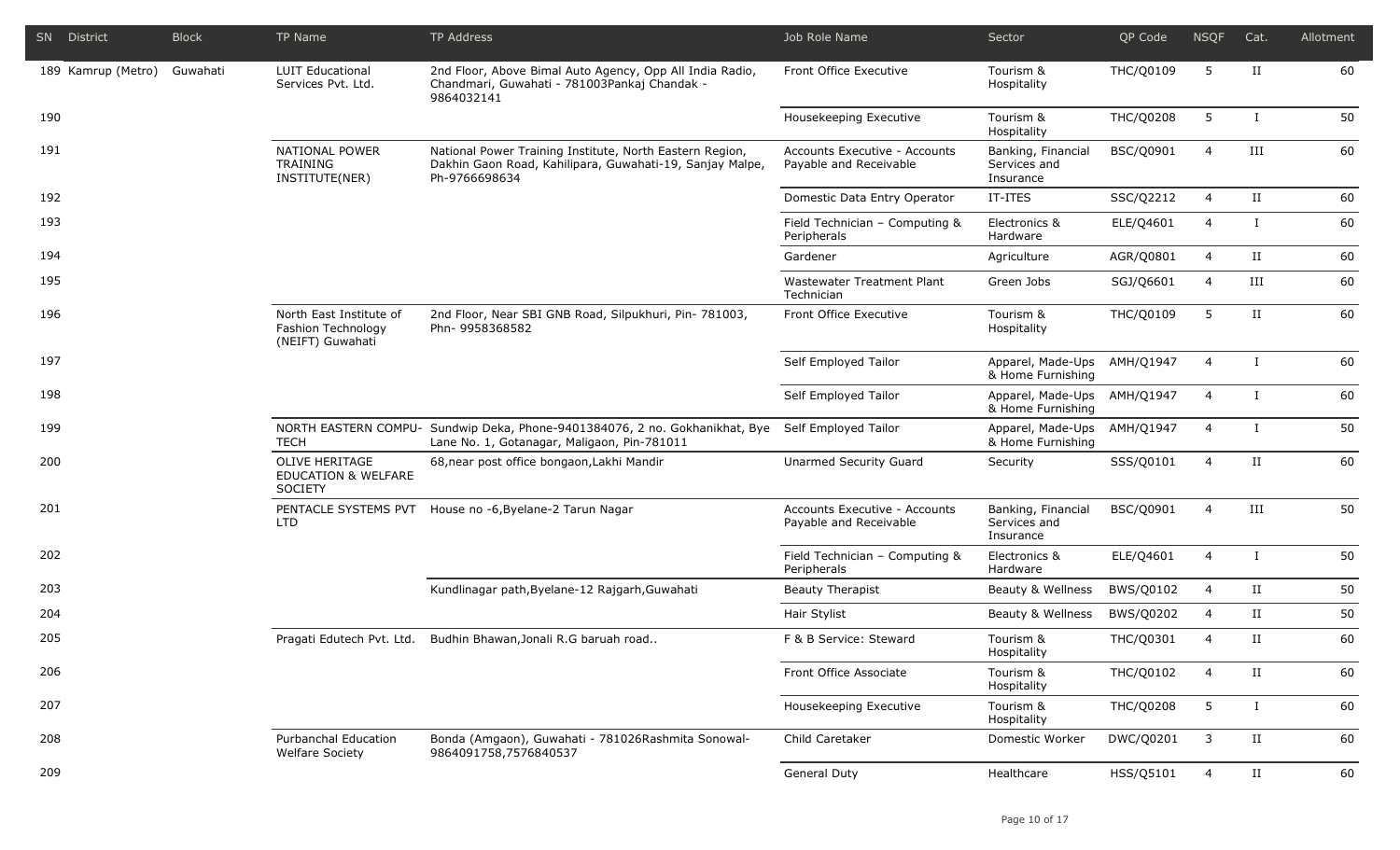| SN District |                    | <b>Block</b> | TP Name                                                    | TP Address                                                                                                                            | Job Role Name                                             | Sector                                 | QP Code   | <b>NSQF</b>    | Cat.         | Allotment |
|-------------|--------------------|--------------|------------------------------------------------------------|---------------------------------------------------------------------------------------------------------------------------------------|-----------------------------------------------------------|----------------------------------------|-----------|----------------|--------------|-----------|
|             | 210 Kamrup (Metro) | Guwahati     | Quess Corp Limited                                         | H.NO-12 Maszid Rd, Japorigog, Krishnanagar, Dispur Pin-<br>781005                                                                     | F & B Service: Steward                                    | Tourism &<br>Hospitality               | THC/Q0301 | 4              | $_{\rm II}$  | 60        |
| 211         |                    |              | Sky Airhostess Academy<br>Pvt. Ltd.                        | Phone, Sky Airhostess Academy Pvt. Ltd., Labanya Plaza,<br>MRD Road, Pin-781004                                                       | Meet & Greet officer                                      | Tourism &<br>Hospitality               | THC/Q4205 | $\overline{4}$ | III          | 40        |
| 212         |                    |              | <b>SSM EDUCATION PVT</b><br><b>LTD</b>                     | Durga Sarobar, Guwahati                                                                                                               | Self employed tailor                                      | Apparel, Made-Ups<br>& Home Furnishing | AMH/Q1947 | $\overline{4}$ | $\bf{I}$     | 50        |
| 213         |                    |              | Surbhi India Technology<br>Private Limited (Apar<br>India) | 39 Milanjyoti Path, Sijubari Road, Hatigaon, Guwahati -<br>781038Rupankar - 7575957844                                                | Retail Sales Associate                                    | Retail                                 | RAS/Q0104 | $\overline{4}$ | П            | 60        |
| 214         |                    |              |                                                            | VALEUR FABTEX PVT. LTD Tetelia, PO- Gotanagar, 781033, phn-8486006675                                                                 | <b>Beauty Therapist</b>                                   | Beauty & Wellness                      | BWS/Q0102 | $\overline{4}$ | $_{\rm II}$  | 60        |
| 215         |                    |              |                                                            |                                                                                                                                       | Housekeeper cum cook                                      | Domestic Worker                        | DWC/Q0101 | 3              | L            | 60        |
| 216         |                    |              |                                                            |                                                                                                                                       | Plumber General                                           | Plumbing                               | PSC/Q0104 | 3              | L            | 60        |
| 217         |                    |              |                                                            |                                                                                                                                       | Self Employed Tailor                                      | Apparel, Made-Ups<br>& Home Furnishing | AMH/Q1947 | $\overline{4}$ | $\mathbf{I}$ | 60        |
| 218         |                    |              |                                                            | VLCC Health Care Limited VLCC Institite of Beauty And Nutrition, Agni Shanti Business<br>Park, Opossit A.G Office GNB Road Pin-781001 | Beauty Therapist                                          | Beauty & Wellness                      | BWS/Q0102 | $\overline{4}$ | $_{\rm II}$  | 60        |
| 219         |                    |              |                                                            |                                                                                                                                       | Hair Stylist                                              | Beauty & Wellness                      | BWS/Q0202 | 4              | $_{\rm II}$  | 60        |
| 220         |                    |              | <b>WENS LINK</b>                                           | 8th floor, Kachari Basti road Ulubari                                                                                                 | <b>Beauty Therapist</b>                                   | Beauty & Wellness                      | BWS/Q0102 | $\overline{4}$ | $_{\rm II}$  | 40        |
| 221         |                    |              |                                                            |                                                                                                                                       | Makeup Artist                                             | Media &<br>Entertainment               | MES/Q1801 | 4              | $_{\rm II}$  | 60        |
| 222         |                    | Maligaon     | Donbosco Technical<br>School (DB Tech)                     | Joby Mani, Phone-8811098175, Don Bosco Technical School,<br>PNGB Rd, Gotanagar, Maligaon, W/No-1, Pin-781011                          | Automotive Service Technician<br>(Two and Three Wheelers) | Automotive                             | ASC/Q1411 | $\overline{4}$ | $\bf{I}$     | 60        |
| 223         |                    |              |                                                            |                                                                                                                                       | Domestic Data Entry Operator                              | IT-ITES                                | SSC/Q2212 | 4              | $_{\rm II}$  | 60        |
| 224         |                    |              |                                                            |                                                                                                                                       | Fabric Cutter- Apparel Made-Ups<br>and Home Furnishing    | Apparel, Made-Ups<br>& Home Furnishing | AMH/Q1510 | $\overline{4}$ | $\bf{I}$     | 60        |
| 225         |                    |              |                                                            |                                                                                                                                       | Field Technician - Other Home<br>Appliance                | Electronics &<br>Hardware              | ELE/Q3104 | $\overline{4}$ | T            | 60        |
| 226         |                    |              |                                                            |                                                                                                                                       | General Housekeeper                                       | Domestic Worker                        | DWC/Q0102 | 3              | $_{\rm II}$  | 60        |
|             | 227 Kamrup (Rural) |              | INDIAN INSTITUTE OF<br>ENTERPRENUERSHIP                    | IIE BUSINESS incubation centre, Mahendra N, Pn No:<br>9864051675                                                                      | <b>Beauty Therapist</b>                                   | Beauty & Wellness                      | BWS/Q0102 | 4              | $_{\rm II}$  | 60        |
| 228         |                    |              |                                                            |                                                                                                                                       | Self employed tailor                                      | Apparel, Made-Ups<br>& Home Furnishing | AMH/Q1947 | $\overline{4}$ | $\bf{I}$     | 60        |
| 229         |                    | Azara        | Scholars Academy<br>Education Trust (SAET)                 | Jhumur Lodh, Phone-9435043224, Garughuli, Gorchuk, Pin-<br>781035                                                                     | Assistant MMAW SMAW Welder                                | Capital Goods                          | CSC/Q0202 | $\overline{2}$ | $\bf{I}$     | 60        |
| 230         |                    |              |                                                            |                                                                                                                                       | Domestic Data Entry Operator                              | IT-ITES                                | SSC/Q2212 | $\overline{4}$ | II           | 60        |
| 231         |                    |              |                                                            |                                                                                                                                       | Mason General                                             | Construction                           | CON/Q0103 | 4              | $\bf{I}$     | 60        |
| 232         |                    | Bezera       | PWMC-CIPET                                                 | Dr. H. K. Deka, Phone-8811099022, CIPET, NH-31,<br>Changsari, Pin-781101                                                              | Machine Operator Assistant-Blow<br>Moulding               | Non SSC                                |           |                |              | 60        |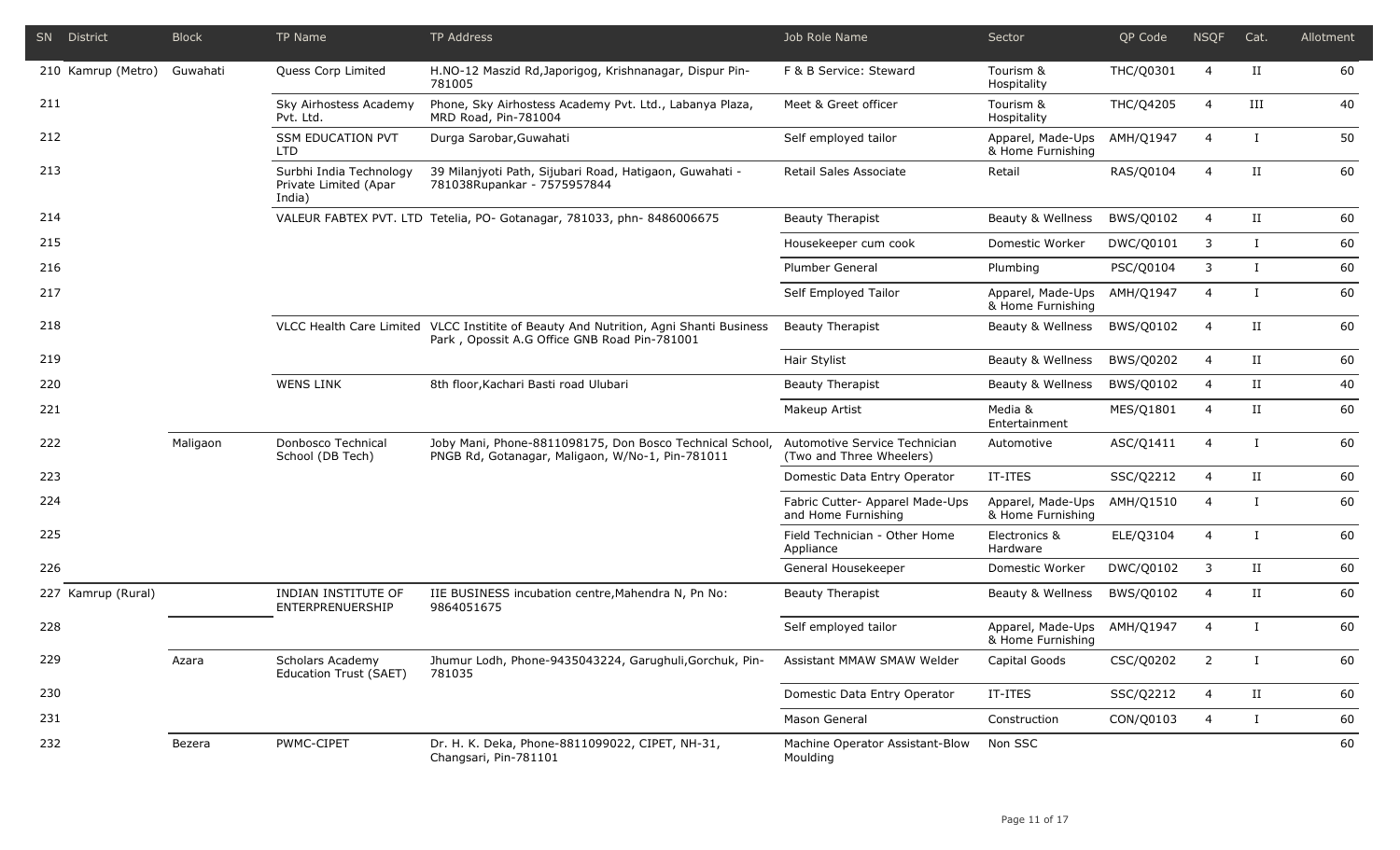|     | SN District        | <b>Block</b>        | <b>TP Name</b>                         | <b>TP Address</b>                                                                                                                                                                                                 | Job Role Name                                            | Sector                                 | QP Code   | <b>NSQF</b>    | Cat.         | Allotment |
|-----|--------------------|---------------------|----------------------------------------|-------------------------------------------------------------------------------------------------------------------------------------------------------------------------------------------------------------------|----------------------------------------------------------|----------------------------------------|-----------|----------------|--------------|-----------|
|     | 233 Kamrup (Rural) | Bezera              | PWMC-CIPET                             | Dr. H. K. Deka, Phone-8811099022, CIPET, NH-31,<br>Changsari, Pin-781101                                                                                                                                          | Machine Operator Assistant-<br><b>Injection Moulding</b> | Non SSC                                |           |                |              | 60        |
| 234 |                    |                     |                                        |                                                                                                                                                                                                                   | Machine Operator-CNC Lathe                               | Non SSC                                |           |                |              | 60        |
| 235 |                    |                     |                                        |                                                                                                                                                                                                                   | Machine Operator-CNC Milling                             | Non SSC                                |           |                |              | 60        |
| 236 |                    |                     |                                        |                                                                                                                                                                                                                   | Testing & QC for Plastic Materials<br>& Products         | Non SSC                                |           |                |              | 60        |
| 237 |                    |                     | Thredz IT                              | Village Bezera, Post Bezera, Baihata Chariali, Pin: 781121,<br>K UDAY KIRAN, 7670040055                                                                                                                           | Domestic Data Entry Operator                             | IT-ITES                                | SSC/Q2212 | $\overline{4}$ | II           | 60        |
| 238 |                    | Chamaria            | <b>WENS LINK</b>                       | WENS LINK-Chamaria Chamaria Satra Boko P.O.-<br>Pachim Chamaria Block Name: Chamaria Development Block<br>District: Kamrup Pin: 781136, Kapil Borah Phone :<br>9854252656                                         | Domestic Data Entry Operator                             | IT-ITES                                | SSC/Q2212 | $\overline{4}$ | $_{\rm II}$  | 40        |
| 239 |                    |                     |                                        |                                                                                                                                                                                                                   | Field Technician - Computing &<br>Peripherals            | Electronics &<br>Hardware              | ELE/Q4601 | $\overline{4}$ | $\mathbf{I}$ | 40        |
| 240 |                    | Hajo                | Pawan and Co.                          | Abhaypur, Hajo - 781102Ranjit Gogoi- 9854004531                                                                                                                                                                   | AquaCulture Worker                                       | Agriculture                            | AGR/Q4904 | $\mathbf{3}$   | $\mathbf{I}$ | 60        |
| 241 |                    |                     |                                        |                                                                                                                                                                                                                   | Small poultry farmer                                     | Agriculture                            | AGR/Q4306 | $\overline{4}$ | $_{\rm II}$  | 40        |
| 242 |                    |                     | <b>SSM EDUCATION PVT</b><br><b>LTD</b> | Prajnan Sarma, Phone-9706386316, Bharalitola, Hajo,<br>Madhab Mandir, Pin-781102                                                                                                                                  | Self Employed Tailor                                     | Apparel, Made-Ups<br>& Home Furnishing | AMH/Q1947 | $\overline{4}$ | $\bf{I}$     | 60        |
| 243 |                    | Jharobori           | Thredz IT                              | Lachit Nagar, PS : Palashbari, PO : Mirza, Pin : 781125, S<br>NARESH, 7670030729                                                                                                                                  | Domestic Data Entry Operator                             | IT-ITES                                | SSC/Q2212 | $\overline{4}$ | II           | 60        |
| 244 |                    |                     |                                        |                                                                                                                                                                                                                   | <b>Hand Embroiderer</b>                                  | Apparel, Made-Ups<br>& Home Furnishing | AMH/Q1001 | $\overline{4}$ | $\mathbf{I}$ | 60        |
| 245 |                    |                     |                                        | VALEUR FABTEX PVT. LTD Barihat, Amranga, Jharobori, 781125, phn-8486006675                                                                                                                                        | Self Employed Tailor                                     | Apparel, Made-Ups<br>& Home Furnishing | AMH/Q1947 | $\overline{4}$ | $\mathbf{I}$ | 60        |
| 246 |                    | Kamalpur,<br>Bezera | <b>WENS LINK</b>                       | Baihata Chariali Line 1: SBI Building Baihata Chariali, 2nd<br>Floor, Guwahati Road. P.O. - Baihata Chariali Block Name:<br>Kamalpur, Bezera District: KAMRUP-R Pin: 781381, Md.<br>Fiznur Khan Phone: 9854164668 | Courier Delivery Executive                               | Logistics                              | LSC/Q3023 | 3              | $\mathbf{I}$ | 60        |
| 247 |                    |                     |                                        |                                                                                                                                                                                                                   | Field Technician - Computing &<br>Peripherals            | Electronics &<br>Hardware              | ELE/Q4601 | $\overline{4}$ | $\mathbf{I}$ | 40        |
| 248 |                    | Rampur              |                                        | VALEUR FABTEX PVT. LTD Jotika Weaving Industry, Po-Bhagwatipara, pin- 781132,<br>phn - 8486006675                                                                                                                 | Two shaft Handloom Weaver                                | Textiles &<br>Handlooms                | TSC/Q7303 | $\overline{4}$ | $\bf{I}$     | 60        |
| 249 |                    | Rangia              | MEDIWORLD<br>EDUCATIONAL SOCIETY       | Paschim Borigog Anchalik College, Rangia - 781350<br>Tapan Jyoti Kalita - 9864016922                                                                                                                              | Aquaculture worker                                       | Agriculture                            | AGR/Q4904 | 3              | $\mathbf I$  | 60        |
| 250 |                    |                     |                                        |                                                                                                                                                                                                                   | Assistant Hair Stylist                                   | Beauty & Wellness                      | BWS/Q0201 | 3              | II           | 60        |
| 251 |                    |                     |                                        |                                                                                                                                                                                                                   | Dairy Farmer/ Entrepreneur                               | Agriculture                            | AGR/Q4101 | $\overline{4}$ | $\bf{I}$     | 60        |
| 252 |                    |                     |                                        |                                                                                                                                                                                                                   | Retail Sales Associate                                   | Retail                                 | RAS/Q0104 | $\overline{4}$ | II           | 60        |
| 253 |                    |                     |                                        |                                                                                                                                                                                                                   | Small poultry farmer                                     | Agriculture                            | AGR/Q4306 | $\overline{4}$ | $_{\rm II}$  | 60        |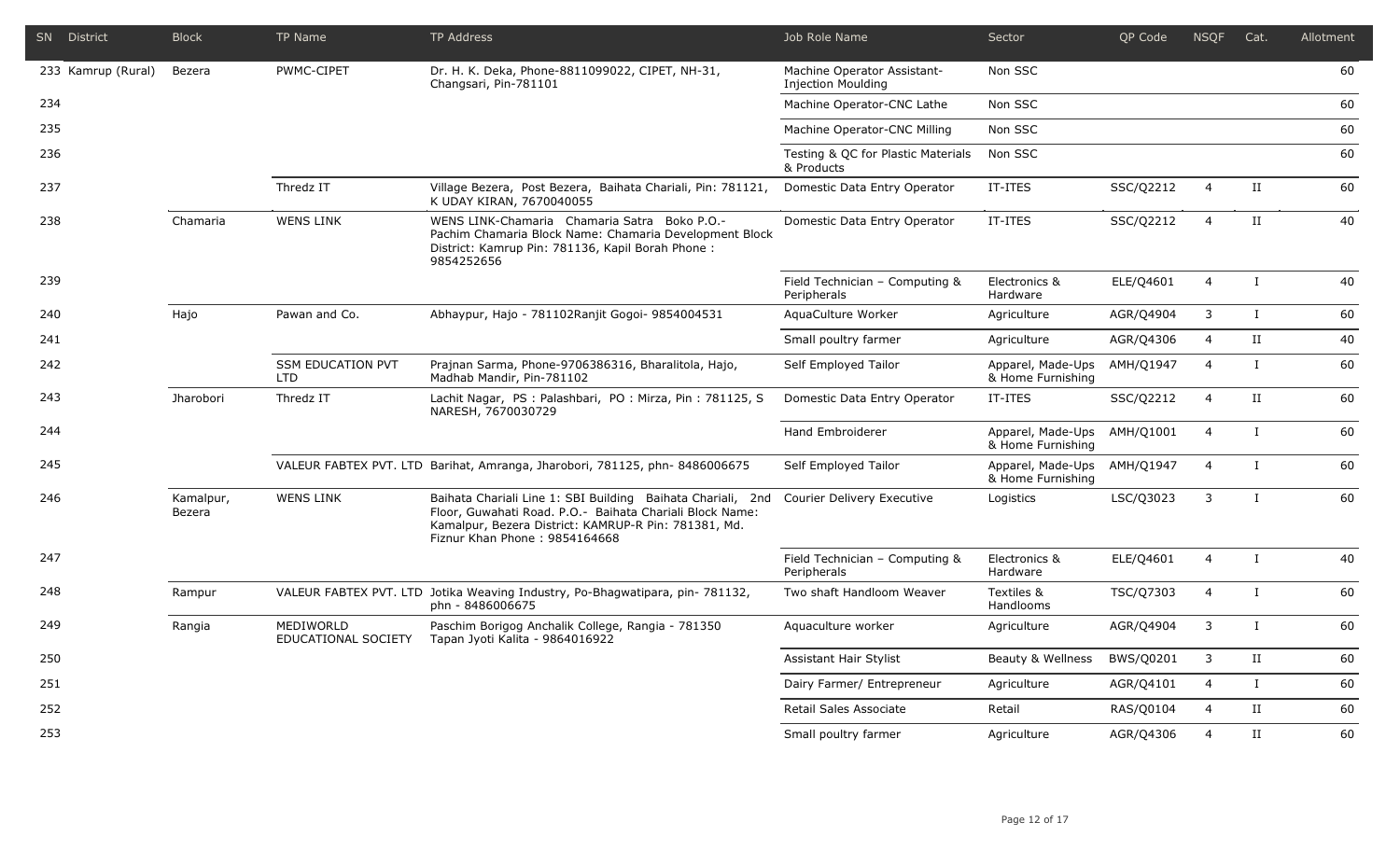|     | SN District        | <b>Block</b>                 | TP Name                                                      | TP Address                                                                                                                                                                              | Job Role Name                                           | Sector                                 | QP Code   | <b>NSQF</b>    | Cat.                 | Allotment |
|-----|--------------------|------------------------------|--------------------------------------------------------------|-----------------------------------------------------------------------------------------------------------------------------------------------------------------------------------------|---------------------------------------------------------|----------------------------------------|-----------|----------------|----------------------|-----------|
|     | 254 Kamrup (Rural) | Rangia                       | <b>WENS LINK</b>                                             | WENS LINK-Rangia N.T. Road, Rangia Opp. Assam Gramin<br>Vikash Bank Rangia, Kamrup-Rural Block Name: Rangia<br>District: Kamrup-Rural Pin: 781354, Anowar Hussain Phone<br>: 9706896053 | <b>Beauty Therapist</b>                                 | Beauty & Wellness                      | BWS/Q0102 | $\overline{4}$ | $_{\rm II}$          | 60        |
| 255 |                    | Suwalkuchi                   | PWMC-CIPET                                                   | Rajib Kr. Das, Phone-7399031917, Boragaon, Hajo circle,<br>Pin-781104                                                                                                                   | Machine Operator Assistant-<br><b>Plastic Extursion</b> | Non SSC                                |           |                |                      | 60        |
| 256 |                    |                              |                                                              |                                                                                                                                                                                         | Machine Operator Assistant-<br>Plastic Processing       | Non SSC                                |           |                |                      | 60        |
| 257 |                    |                              |                                                              |                                                                                                                                                                                         | Machine Operator Assistant-<br>Plastic Recycling        | Non SSC                                |           |                |                      | 60        |
| 258 |                    |                              |                                                              |                                                                                                                                                                                         | Machine Opertor Assistant-<br><b>Injection Moulding</b> | Non SSC                                |           |                |                      | 60        |
| 259 |                    |                              |                                                              | VALEUR FABTEX PVT. LTD Srihati, PO- Sualkuchi, Pin- 781103, phn- 8486006675                                                                                                             | Two Shaft Handloom Weaver                               | Textiles &<br>Handlooms                | TSC/Q7303 | $\overline{4}$ | $\bf{I}$             | 60        |
| 260 |                    |                              |                                                              | Sualkuchi Institute of fashion technology, Po- Sualkuchi,<br>781103, phn-8486006675                                                                                                     | Sewing Machine Operator                                 | Apparel, Made-Ups<br>& Home Furnishing | AMH/Q0301 | $\overline{4}$ | $\mathbf{I}$         | 60        |
|     | 261 Karbi Anglong  | Bokajan                      | <b>IL&amp;FS SKILLS</b><br>DEVELOPMENT<br>CORPORATION LTD.   | IL&FS School 01, Kusum Rathour Complex, Near Police<br>Check Post, Karbi Anglong East, Bokajan, Khatkhati -<br>782480Dinesh Kumar - 9508974584                                          | <b>Assistant Beauty Therapist</b>                       | Beauty & Wellness                      | BWS/Q0101 | 3              | $_{\rm II}$          | 60        |
| 262 |                    |                              |                                                              |                                                                                                                                                                                         | Domestic Data Entry Operator                            | IT-ITES                                | SSC/Q2212 | 4              | $\scriptstyle\rm II$ | 60        |
| 263 |                    |                              |                                                              |                                                                                                                                                                                         | Retail Sales Associate                                  | Retail                                 | RAS/Q0104 | 4              | $_{\rm II}$          | 60        |
|     | 264 Karimganj      | Dullabcherra                 | H.P. Institute of<br>Insurance                               | SKDC Center, Dullabcherra, ATEWB Land, Karimganj, PIN -<br>788710                                                                                                                       | Self Employed Tailor                                    | Apparel, Made-Ups<br>& Home Furnishing | AMH/Q1947 | $\overline{4}$ | $\mathbf{I}$         | 50        |
| 265 |                    |                              | South Karimganj CARE EDUCATIONAL &<br><b>WELFARE SOCIETY</b> | Vill & PO- Kalishail, Near Institute of Arts & Commerce,<br>Karimganj, Pin-788711                                                                                                       | Retail Sales Associate                                  | Retail                                 | RAS/Q0104 | $\overline{4}$ | $_{\rm II}$          | 50        |
| 266 |                    |                              |                                                              |                                                                                                                                                                                         | Self Employed Tailor                                    | Apparel, Made-Ups<br>& Home Furnishing | AMH/Q1947 | 4              | $\mathbf{I}$         | 50        |
| 267 |                    |                              |                                                              |                                                                                                                                                                                         | Sewing Machine Operator                                 | Apparel, Made-Ups<br>& Home Furnishing | AMH/Q0301 | $\overline{4}$ | $\mathbf{I}$         | 50        |
|     | 268 Kokrajhar      | Kokrajhar<br>Municipal Board |                                                              | VALEUR FABTEX PVT. LTD Don Bosco Mission Institute, JD Road, PO- opposite Ganga<br>Cinema, 783370, phn-8486006675                                                                       | Self Employed Tailor                                    | Apparel, Made-Ups<br>& Home Furnishing | AMH/Q1947 | $\overline{4}$ | $\mathbf{I}$         | 60        |
| 269 |                    |                              | <b>WENS LINK</b>                                             | WENS LINK-Kokrajhar J.D Road Opp. Ganga Cinema Hall<br>P.O.- Kokrajhar Block Name: Ward No. 5 District: Kokrajhar<br>Pin: 783370, Jacob M.O. Phone: 9435027116                          | Domestic Data Entry Operator                            | IT-ITES                                | SSC/Q2212 | $\overline{4}$ | $_{\rm II}$          | 50        |
|     | 270 Lakhimpur      | Lakhimpur                    | <b>SSM EDUCATION PVT</b><br><b>LTD</b>                       | Pranta Kr Das, Phone-9854768006, Bldg No. 23, VPO<br>Angarkhowa, KB Rd, Pin-787031                                                                                                      | Field Technician - Computing &<br>Peripherals           | Electronics &<br>Hardware              | ELE/Q4601 | $\overline{4}$ | $\bf{I}$             | 30        |
| 271 |                    |                              |                                                              |                                                                                                                                                                                         | Self Employed Tailor                                    | Apparel, Made-Ups<br>& Home Furnishing | AMH/Q1947 | $\overline{4}$ | П.                   | 60        |
| 272 |                    | Narayanpur                   | Panasia Learning and<br>Skills Pvt Ltd                       | Arindam Majumder, Pn-919435017024, House No - 5, Ward General Duty<br>No.- 1, Narayanpur Landmark: Near Madhadeb<br>kalakhetraPin: 784164                                               |                                                         | Healthcare                             | HSS/Q5101 | 4              | $\scriptstyle\rm II$ | 60        |
| 273 |                    |                              |                                                              |                                                                                                                                                                                         | Retail Sales Associate                                  | Retail                                 | RAS/Q0104 | 4              | $\scriptstyle\rm II$ | 60        |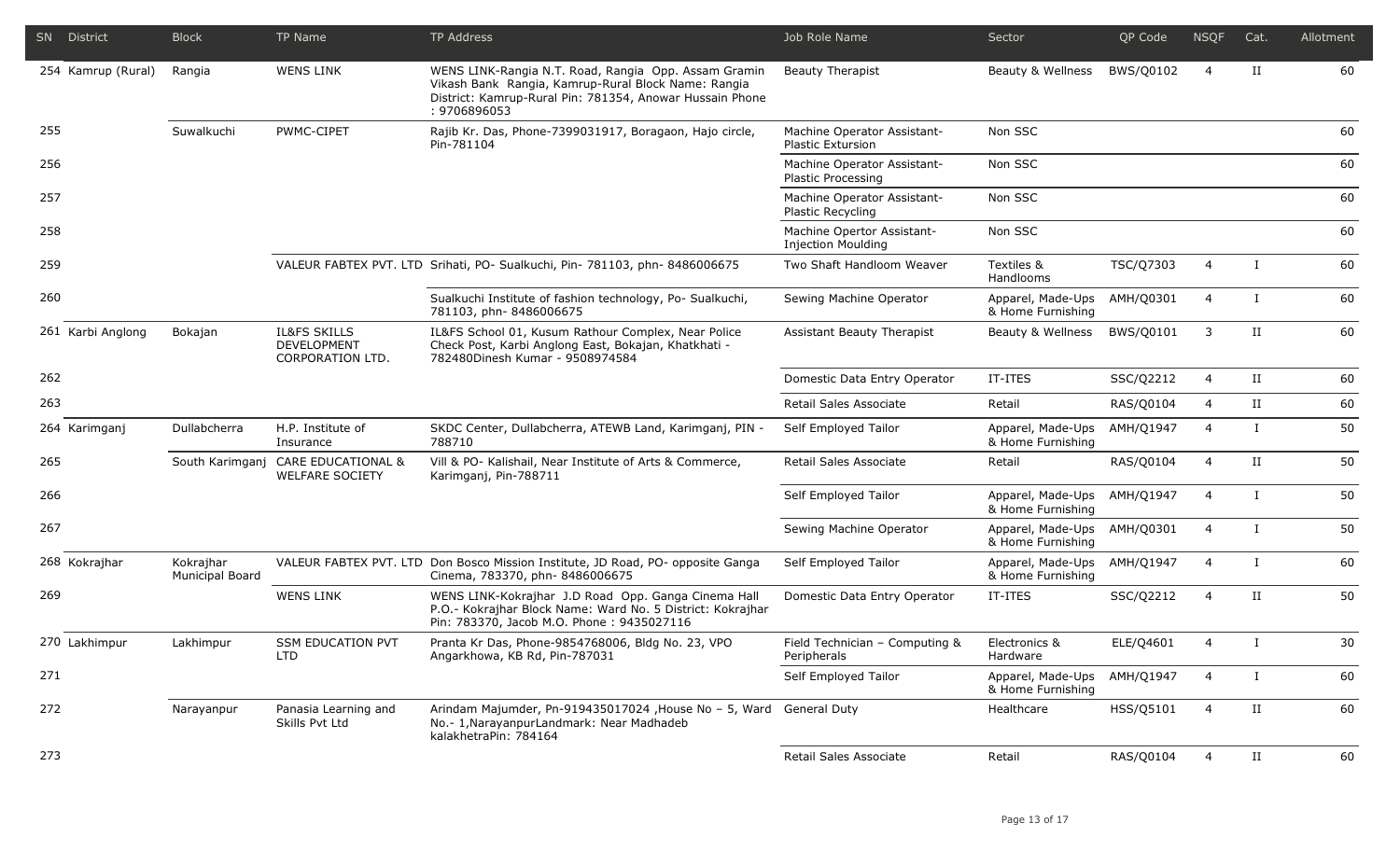|     | SN District   | <b>Block</b>              | TP Name                                        | TP Address                                                                                                                                              | Job Role Name                                 | Sector                                 | QP Code   | <b>NSQF</b>    | Cat.         | Allotment |
|-----|---------------|---------------------------|------------------------------------------------|---------------------------------------------------------------------------------------------------------------------------------------------------------|-----------------------------------------------|----------------------------------------|-----------|----------------|--------------|-----------|
|     | 274 Lakhimpur | Narayanpur                | Panasia Learning and<br>Skills Pvt Ltd         | Arindam Majumder, Pn-919435017024 ,House No - 5, Ward Unarmed Security Guard<br>No.- 1, Narayanpur Landmark: Near Madhadeb<br>kalakhetraPin: 784164     |                                               | Security                               | SSS/Q0101 | 4              | П            | 60        |
|     | 275 Majuli    | Kamalabari                | <b>JAZZY</b>                                   | Garmur Satra, Majuli - 785104Biraj Borthakur -<br>9435203277                                                                                            | Domestic Data Entry Operator                  | IT-ITES                                | SSC/Q2212 | $\overline{4}$ | $_{\rm II}$  | 80        |
| 276 |               |                           |                                                |                                                                                                                                                         | General Duty                                  | Healthcare                             | HSS/Q5101 | $\overline{4}$ | $_{\rm II}$  | 80        |
| 277 |               |                           |                                                | VALEUR FABTEX PVT. LTD Shanti Sadhana Ashram, Rajgurubari, Majuli, pin- 785106,<br>phn-8486006675                                                       | Two shaft Handloom Weaver                     | Textiles &<br>Handlooms                | TSC/Q7303 | $\overline{4}$ | $\mathsf{L}$ | 60        |
|     | 278 Morigaon  |                           | <b>BRAINWARE</b><br><b>CONSULTANCY PVT LTD</b> | Uday Nagar, Ward No 6, Marigaon, Main Road, Ph No<br>:8724083089                                                                                        | Self Employed Tailor                          | Apparel, Made-Ups<br>& Home Furnishing | AMH/Q1947 | $\overline{4}$ | $\bf{I}$     | 50        |
| 279 |               | Bhorbandha                | <b>WENS LINK</b>                               | WENS LINK-Morigaon Phulbari Ward No. 8 P.O.- Morigaon<br>Block Name: Bhorbandha District: Morigaon, Bhaskar<br>Borkataki Phone: 9706664983/9435064152   | Domestic Data Entry Operator                  | IT-ITES                                | SSC/Q2212 | 4              | П            | 60        |
| 280 |               |                           |                                                |                                                                                                                                                         | Field Technician - Computing &<br>Peripherals | Electronics &<br>Hardware              | ELE/Q4601 | $\overline{4}$ | $\mathsf{L}$ | 60        |
| 281 |               | Laharighat /<br>Moirabari | ADARSHA SAMAJ<br><b>KALYAN SAMITTEE</b>        | Datilbori, Po-Datialbori, Ps-Laharighat, Block-<br>Laharighat/MoirabariDist-MorigaonPin-782105<br>(Assam), Phone: 9954041671                            | Mobile Phone Hardware Repair<br>Technician    | Electronics &<br>Hardware              | ELE/Q8104 | $\overline{4}$ | $\mathbf{I}$ | 40        |
| 282 |               |                           |                                                |                                                                                                                                                         | Self Employed Tailor                          | Apparel, Made-Ups<br>& Home Furnishing | AMH/Q1947 | $\overline{4}$ | $\mathbf{I}$ | 40        |
| 283 |               | Mayong                    | PENTACLE SYSTEMS PVT<br><b>LTD</b>             | A.T. Road, Ward No. 5, Shilbhanga, Landmark - UCO Bank,<br>P.O. & P.S. Jagiroad, Block Name: Mayong District:<br>MarigaonPin: 782410, Ph No-99570-78345 | Assistant Electrician                         | Construction                           | CON/Q0602 | 3              | $\mathbf{I}$ | 60        |
| 284 |               |                           |                                                |                                                                                                                                                         | Field Technician - Computing &<br>Peripherals | Electronics &<br>Hardware              | ELE/Q4601 | $\overline{4}$ | $\mathbf{I}$ | 60        |
| 285 |               |                           |                                                |                                                                                                                                                         | General Duty                                  | Healthcare                             | HSS/Q5101 | 4              | $_{\rm II}$  | 60        |
| 286 |               |                           |                                                |                                                                                                                                                         | Makeup Artist                                 | Media &<br>Entertainment               | MES/Q1801 | $\overline{4}$ | $_{\rm II}$  | 40        |
| 287 |               |                           |                                                |                                                                                                                                                         | Self Employed Tailor                          | Apparel, Made-Ups<br>& Home Furnishing | AMH/Q1947 | $\overline{4}$ | $\mathbf{I}$ | 60        |
|     | 288 Nagaon    | Khagorijan                | Icon Academy of<br>Professional Study          | IAPS, Poly Road, Pani Gaon SaiAli, Khagorijan,<br>NagaonMedini Mahanta - 9707661549                                                                     | <b>Beauty Therapist</b>                       | Beauty & Wellness                      | BWS/Q0102 | 4              | П            | 60        |
| 289 |               |                           |                                                |                                                                                                                                                         | Self Employed Tailor                          | Apparel, Made-Ups<br>& Home Furnishing | AMH/Q1947 | $\overline{4}$ | $\bf{I}$     | 60        |
| 290 |               |                           | PATHARI VOCATIONAL<br><b>INSTITUTE</b>         | Sadhu Asom Gramya Puthi Bharal Santha Chandmari Path,<br>Teliapatty, Near Horeswar Goswami L P School, Pin-782002                                       | <b>Beauty Therapist</b>                       | Beauty & Wellness                      | BWS/Q0102 | $\overline{4}$ | П            | 60        |
| 291 |               |                           |                                                |                                                                                                                                                         | General Duty                                  | Healthcare                             | HSS/Q5101 | $\overline{4}$ | II           | 60        |
| 292 |               |                           |                                                |                                                                                                                                                         | Self Employed Tailor                          | Apparel, Made-Ups<br>& Home Furnishing | AMH/Q1947 | $\overline{4}$ | $\mathbf{I}$ | 60        |
| 293 |               | Nagaon                    | H.P. Institute of<br>Insurance                 | Jakhalabandha, Borsola, PIN - 782136Dipali Phukan -<br>8811037003                                                                                       | Self Employed Tailor                          | Apparel, Made-Ups<br>& Home Furnishing | AMH/Q1947 | $\overline{4}$ | $\bf{I}$     | 60        |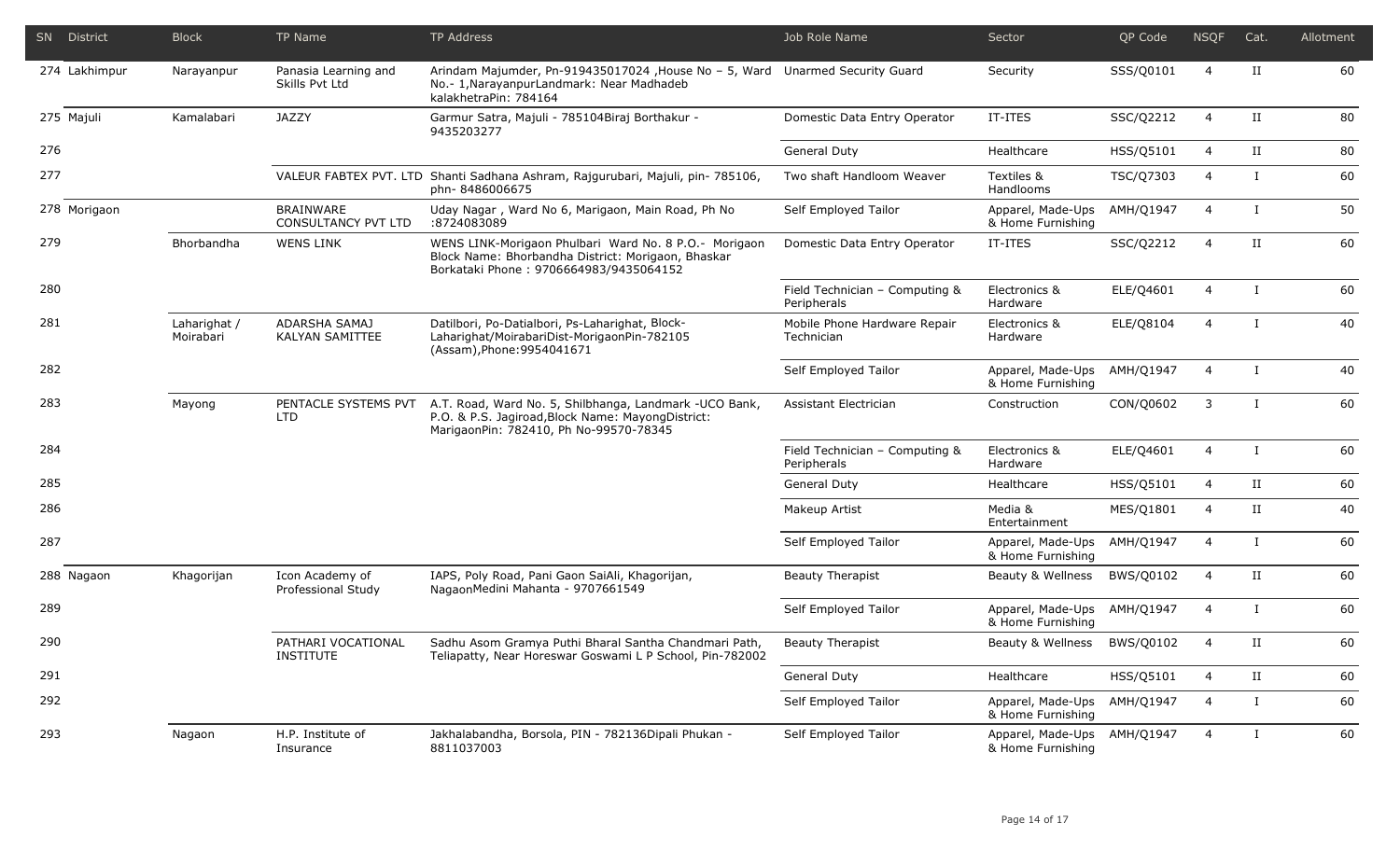|     | SN District  | <b>Block</b>                  | TP Name                                                   | <b>TP Address</b>                                                                                                                                                                                       | Job Role Name                                     | Sector                                 | QP Code          | <b>NSQF</b>    | Cat.                 | Allotment |
|-----|--------------|-------------------------------|-----------------------------------------------------------|---------------------------------------------------------------------------------------------------------------------------------------------------------------------------------------------------------|---------------------------------------------------|----------------------------------------|------------------|----------------|----------------------|-----------|
|     | 294 Nagaon   | Rupahi / Juria                | ADARSHA SAMAJ<br><b>KALYAN SAMITTEE</b>                   | Beloguri, Natun BazarPO-Solmari, Block-<br>Rupahi/JuriaVia-Haiborgaon, Nagaon(Assam) Pin-<br>782002, Ph. No-9954041671                                                                                  | <b>Beauty Therapist</b>                           | Beauty & Wellness                      | BWS/Q0102        | 4              | $_{\rm II}$          | 60        |
| 295 |              |                               |                                                           |                                                                                                                                                                                                         | Domestic Data Entry Operator                      | IT-ITES                                | SSC/Q2212        | $\overline{4}$ | П                    | 60        |
| 296 |              |                               |                                                           |                                                                                                                                                                                                         | Mobile Phone Hardware Repair<br>Technician        | Electronics &<br>Hardware              | ELE/Q8104        | $\overline{4}$ | $\bf{I}$             | 60        |
| 297 |              |                               |                                                           |                                                                                                                                                                                                         | Self Employed Tailor                              | Apparel, Made-Ups<br>& Home Furnishing | AMH/Q1947        | $\overline{4}$ | $\mathbf{I}$         | 60        |
|     | 298 Nalbari  | Paschim Nalbari Pawan and Co. |                                                           | Vill-Ruopia Bathan, Near Block Development Office,<br>Chamata, Nalbari - 781306Ranjit Gogoi - 9854004531                                                                                                | Field Technician - Computing &<br>Peripherals     | Electronics &<br>Hardware              | ELE/Q4601        | $\overline{4}$ | $\bf{I}$             | 40        |
| 299 |              |                               |                                                           |                                                                                                                                                                                                         | Retail Sales Associate                            | Retail                                 | RAS/Q0104        | $\overline{4}$ | П                    | 60        |
| 300 |              | Pub Nalbari                   | SADBA INSTITUTE OF<br><b>TECHNOLOGY AND</b><br>MANAGEMENT | Barama Road, Nalbari Town(W - 11), Near ASTC Office,<br>PIN - 781335Jumaddin Ahmed - 9864378422                                                                                                         | Domestic Data Entry Operator                      | IT-ITES                                | SSC/Q2212        | $\overline{4}$ | П                    | 60        |
| 301 |              |                               |                                                           |                                                                                                                                                                                                         | Self Employed Tailor                              | Apparel, Made-Ups<br>& Home Furnishing | AMH/Q1947        | $\overline{4}$ | $\bf{I}$             | 40        |
|     | 302 Sivsagar | Demow                         | Pawan and Co.                                             | Demow, Kushal Path, PIN - 785662Ranjit Gogoi -<br>9854004531                                                                                                                                            | Dairy Farmer/ Entrepreneur                        | Agriculture                            | AGR/Q4101        | 4              | $\bf{I}$             | 60        |
| 303 |              |                               |                                                           |                                                                                                                                                                                                         | Small poultry farmer                              | Agriculture                            | AGR/Q4306        | 4              | П                    | 60        |
| 304 |              | Gaurisagar                    |                                                           | VALEUR FABTEX PVT. LTD Shanti Sadhana Ashram, Lumpuria, Kalugaon, 785664, Phn-<br>8486006675                                                                                                            | Two shaft Handloom Weaver                         | Textiles &<br>Handlooms                | TSC/Q7303        | 4              |                      | 60        |
| 305 |              | Kheluwa                       | Pawan and Co.                                             | Lakshmi Nagar, Sivsagar, PIN - 785640Ranjit Gogoi -<br>9854004531                                                                                                                                       | Self Employed Tailor                              | Apparel, Made-Ups<br>& Home Furnishing | AMH/Q1947        | $\overline{4}$ | $\mathbf I$          | 60        |
| 306 |              |                               | <b>WENS LINK</b>                                          | WENS LINK-Sivsagar H.C.B. Road Amulapatty<br>Amulapatty Amulapatty, Near Bank of India Block Name:<br>Khelawa District: Sivsagar Pin: 785682, Mrs Amiya Kalita<br>Chanhmai Phone: 9954735887/8876156983 | Hair Stylist                                      | Beauty & Wellness                      | BWS/Q0202        | 4              | $_{\rm II}$          | 40        |
| 307 |              | Lakwa                         | Pawan and Co.                                             | Lakwa, Konwar Gaon, Lakwa- 785688Ranjit Gogoi -<br>9854004531                                                                                                                                           | Self Employed Tailor                              | Apparel, Made-Ups<br>& Home Furnishing | AMH/Q1947        | $\overline{4}$ | $\mathbf I$          | 60        |
| 308 |              | Moran                         | <b>Ultimate Energy</b><br>Resource Pvt. Ltd.              | UERPL Skill Centre, Second Floor, Purnima Bibah Bhawan,<br>Opp St. Joseph High School, Moranhat - 785670Pranjal<br>Chetia - 9127068056                                                                  | Assistant Electrician                             | Construction                           | CON/Q0602        | 3              | $\mathbf{I}$         | 50        |
| 309 |              |                               |                                                           |                                                                                                                                                                                                         | Hand rolled Agarbatti Maker                       | Handicrafts &<br>Carpets               | <b>HCS/Q7901</b> | 3              | $_{\rm II}$          | 60        |
| 310 |              |                               |                                                           |                                                                                                                                                                                                         | Medical Sales Representative                      | Life Sciences                          | LFS/Q0401        | 4              | $\scriptstyle\rm II$ | 60        |
| 311 |              |                               |                                                           |                                                                                                                                                                                                         | Solar Panel Installation Technician Electronics & | Hardware                               | ELE/Q5901        | $\overline{4}$ | Ι.                   | 50        |
| 312 |              | Sivasagar                     | <b>SSM EDUCATION PVT</b><br><b>LTD</b>                    | Ashrumoni Dutta Ghosh, Phone-8638483954, Town 1, Near<br>Old Civil Hospital, Pin-785640                                                                                                                 | Field Technician - Computing &<br>Peripherals     | Electronics &<br>Hardware              | ELE/Q4601        | 4              | $\bf{I}$             | 40        |
| 313 |              | Sundarpur                     | De Unique Educational                                     | SKDC Center, A.T.E.W.B Sundarpur, Pin- 785107, phn -<br>8811037042 / 9958614143                                                                                                                         | Courier Delivery Executive                        | Logistics                              | LSC/Q3023        | 3              | $\bf{I}$             | 120       |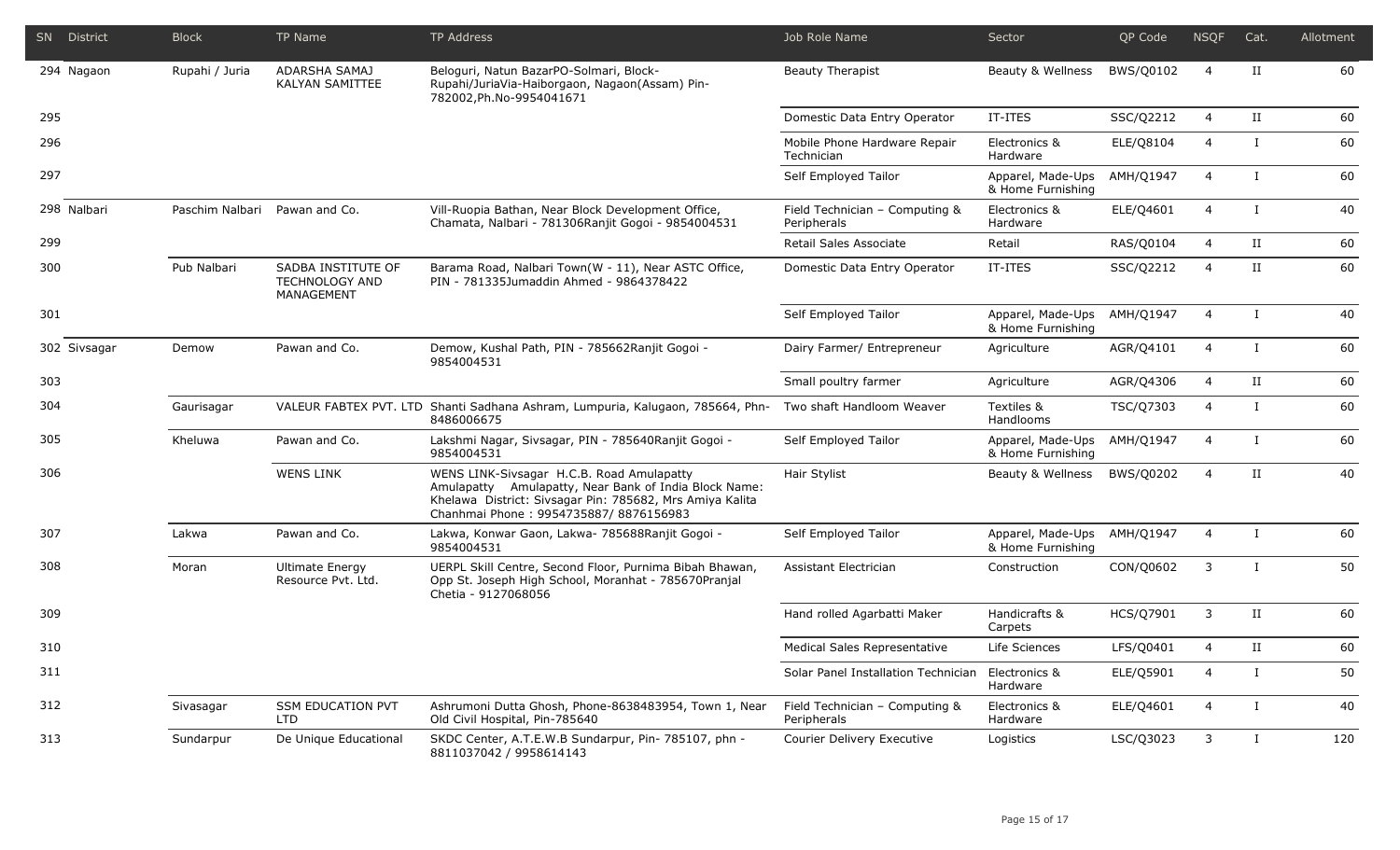| SN District  | <b>Block</b>  | TP Name                                                                 | TP Address                                                                                                                                                       | Job Role Name                | Sector                                           | QP Code          | <b>NSQF</b>    | Cat.                 | Allotment |
|--------------|---------------|-------------------------------------------------------------------------|------------------------------------------------------------------------------------------------------------------------------------------------------------------|------------------------------|--------------------------------------------------|------------------|----------------|----------------------|-----------|
| 314 Sivsagar | Sundarpur     | De Unique Educational                                                   | SKDC Center, A.T.E.W.B Sundarpur, Pin- 785107, phn -<br>8811037042 / 9958614143                                                                                  | Makeup Artist                | Media &<br>Entertainment                         | MES/Q1801        | $\overline{4}$ | П                    | 120       |
| 315 Sonitpur | Gabharu       | Icon Academy of<br>Professional Study                                   | IAPS, Kekura Pul, Near Bus Stand, Tezpur-<br>784001Chandan Barman - 9835080226                                                                                   | <b>Beauty Therapist</b>      | Beauty & Wellness                                | BWS/Q0102        | 4              | П                    | 60        |
| 316          |               |                                                                         |                                                                                                                                                                  | Domestic Data Entry Operator | IT-ITES                                          | SSC/Q2212        | 4              | $\scriptstyle\rm II$ | 60        |
| 317          |               |                                                                         |                                                                                                                                                                  | Self Employed Tailor         | Apparel, Made-Ups<br>& Home Furnishing           | AMH/Q1947        | $\overline{4}$ | $\bf{I}$             | 60        |
| 318          | Sonitpur      | H.P. Institute of<br>Insurance                                          | SKDC Center, ATEWB Campus, Pratapgarh, Biswanath<br>Chariali, PIN - 784176, Prashanta Mahanta - 8811037012                                                       | Self Employed Tailor         | Apparel, Made-Ups<br>& Home Furnishing           | AMH/Q1947        | $\overline{4}$ | $\bf{I}$             | 60        |
| 319          |               |                                                                         | SKDC Centre, ATEWB Campus, Borjhuli, Rangapara -<br>784505Prashanta Mahanta - 8811037012                                                                         | Gardener                     | Agriculture                                      | AGR/Q0801        | $\overline{4}$ | П                    | 60        |
| 320          |               |                                                                         |                                                                                                                                                                  | Self Employed Tailor         | Apparel, Made-Ups<br>& Home Furnishing           | AMH/Q1947        | $\overline{4}$ | Ι.                   | 60        |
| 321          | Tezpur        | DONBOSCO YOUTH<br>MISSION<br><b>&amp;EDUCATIONAL</b><br><b>SERVICES</b> | Cletus Sebastian Ph-9435507495, Donbosco Socio Technical<br>Institute,                                                                                           | F & B Service: Steward       | Tourism &<br>Hospitality                         | THC/Q0301        | $\overline{4}$ | П                    | 60        |
| 322          |               |                                                                         |                                                                                                                                                                  | Housekeeping Executive       | Tourism &<br>Hospitality                         | <b>THC/Q0208</b> | 5              | $\mathbf{I}$         | 60        |
| 323          |               |                                                                         | VALEUR FABTEX PVT. LTD MC Ganguli Road, Po- Tezpur, 784001, Phn- 8486006675                                                                                      | Two shaft Handloom Weaver    | Textiles &<br>Handlooms                          | TSC/Q7303        | $\overline{4}$ | $\mathbf{I}$         | 60        |
| 324 Tinsukia | <b>DIGBOI</b> | H.P. Institute of<br>Insurance                                          | SKDC Center, ATEWB Land, Powai (Digboi), PIN - 786171<br>S.M. Keshan - 8811037004                                                                                | Self Employed Tailor         | Apparel, Made-Ups<br>& Home Furnishing           | AMH/Q1947        | $\overline{4}$ | T                    | 50        |
| 325          | Guijan        | FUTURE SHAPE SOCIAL<br>EDUCATIONAL SOCIETY                              | Makum Kaushal Bilash Kendra kendra, Near College Railway<br>Gate, Chandmari, A.T. Road, Makum Pin: 786170, Ph no:<br>9435875339                                  | Gardener                     | Agriculture                                      | AGR/Q0801        | $\overline{4}$ | $_{\rm II}$          | 60        |
| 326          |               | Power to Empower Skills<br>Pvt. Ltd                                     | BM Panitola Kaushal Bikash Kendra, Panitola, Near Railway<br>Gate Tiniali, Guhijan, Pin-786183, Bijot Panika Ph-<br>7002514182                                   | Self Employed Tailor         | Apparel, Made-Ups AMH/Q1947<br>& Home Furnishing |                  | $\overline{4}$ | $\mathbf{I}$         | 60        |
| 327          |               |                                                                         | Udyog Nagar Kaushal Bikash Kendra, Balugada, Hukan<br>Pukhuri, Pin- 786184, Ajoy Singh Ph-9435684459                                                             | Self Employed Tailor         | Apparel, Made-Ups<br>& Home Furnishing           | AMH/Q1947        | $\overline{4}$ | $\bf{I}$             | 50        |
| 328          |               | PShriSiddhivinayak<br><b>Education Society</b>                          | CHANDAN PRASAD, Phone: 8486033907 SSV SKILLS, S<br>DOHOTIA ROAD NEAR RAILWAY COLONY TINSUKIAPIn:<br>786125                                                       | Self Employed Tailor         | Apparel, Made-Ups AMH/Q1947<br>& Home Furnishing |                  | $\overline{4}$ | T                    | 60        |
| 329          | Hafjan        | <b>FUTURE SHAPE SOCIAL</b><br>EDUCATIONAL SOCIETY                       | Moran kaushal bikash Kendra kendraLine 2: Moran<br>ComplexLine 3: A.T. Road, Makum Pin: 786170, Pn No:<br>7002341129                                             | Self Employed Tailor         | Apparel, Made-Ups AMH/Q1947<br>& Home Furnishing |                  | $\overline{4}$ |                      | 60        |
| 330          | <b>MAKUM</b>  | H.P. Institute of<br>Insurance                                          | Lion's Sewa Kendra Trust, Makum Road, PIN - 786125S.<br>M. Keshan - 8811037004                                                                                   | Self Employed Tailor         | Apparel, Made-Ups AMH/Q1947<br>& Home Furnishing |                  | 4              | I                    | 60        |
| 331          | Margherita    | PENTACLE SYSTEMS PVT<br><b>LTD</b>                                      | 1 No. Lazum Margherita, Near Margherita ASEB, Ward No.<br>3, P.O. & P.S. MargheritaBlock Name:<br>MargheritaDistrict: TinsukiaPin - 786181, Ph No-<br>9435530903 | <b>Bamboo Grower</b>         | Agriculture                                      | AGR/Q6101        | 4              | III                  | 60        |